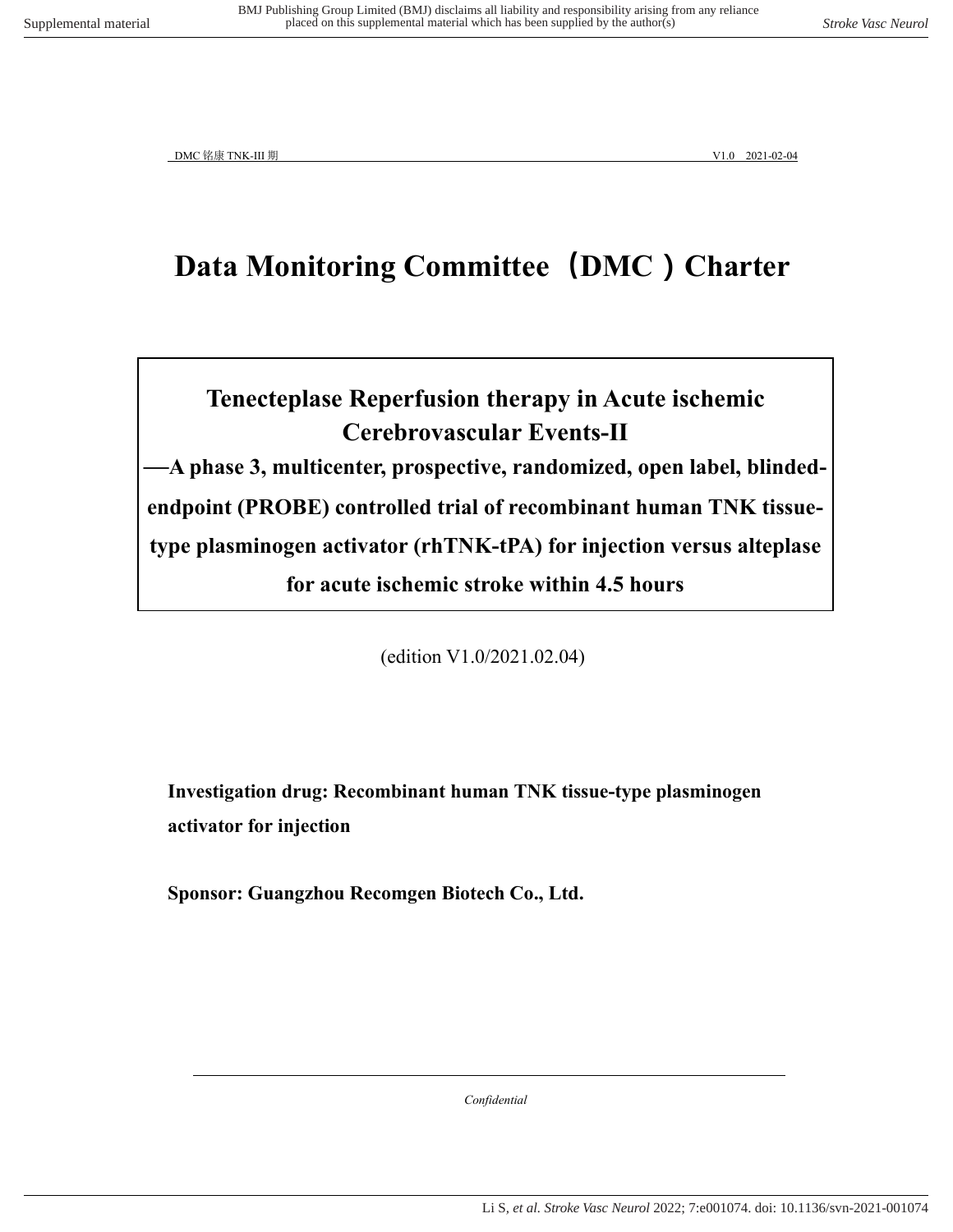### **DMC charter signing page**

Tenecteplase Reperfusion therapy in Acute ischemic Cerebrovascular Events-Ⅱ—A phase 3, multicenter, prospective, randomized, open label, blindedendpoint (PROBE) controlled trial of recombinant human TNK tissue-type plasminogen activator (rhTNK-tPA) for injection versus alteplase for acute ischemic stroke within 4.5 hours

**I agree and fully understand the circumstances set out in the Charter. I will discharge my duties strictly in accordance with the rules and regulations, and any operation against the rules will be deemed invalid.**

Guangzhou Recomgen Biotech Co., Ltd.

Signature of the sponsor

Representative of the Sponsor:

Signature: Date: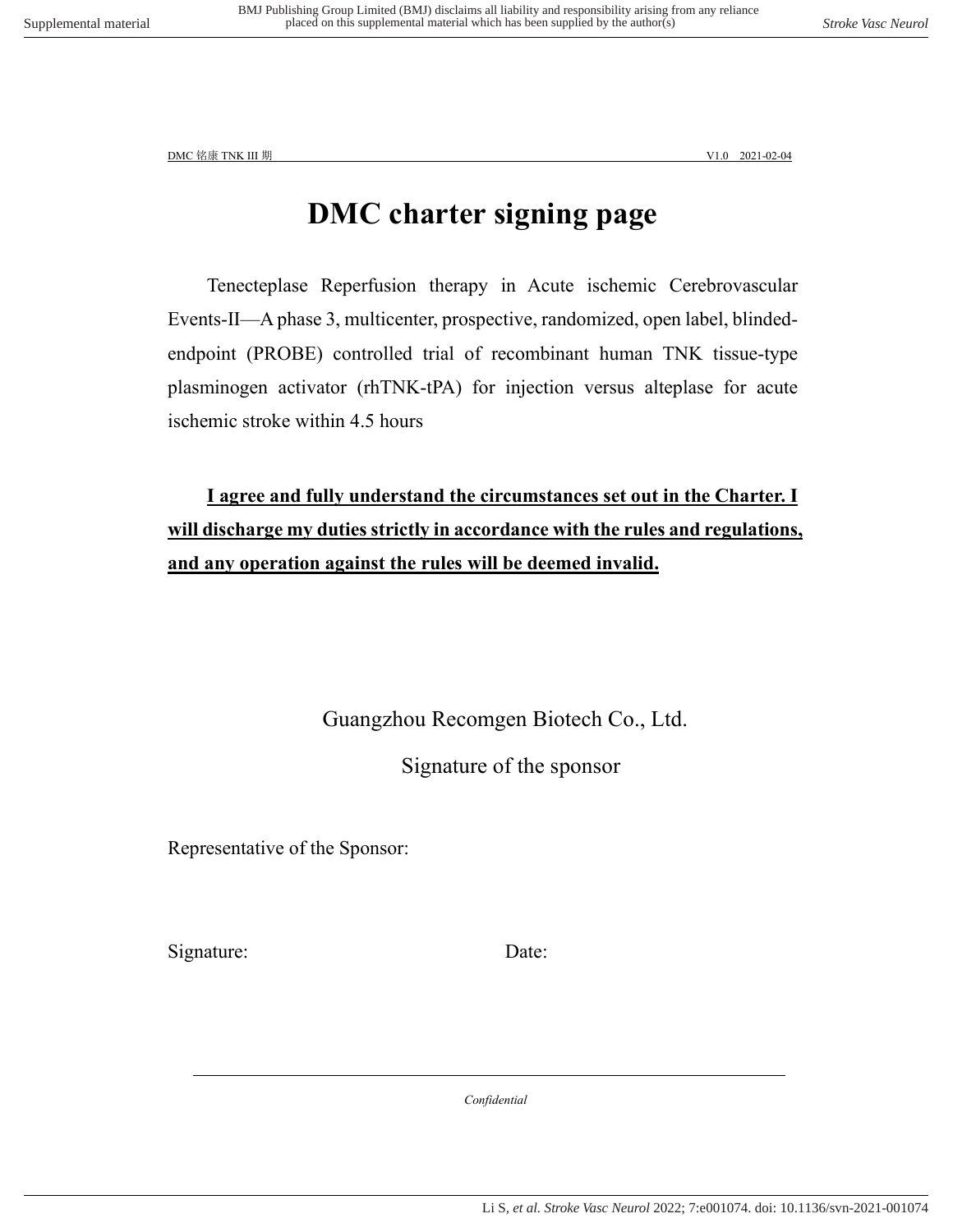# **DMC charter signing page**

Tenecteplase Reperfusion therapy in Acute ischemic Cerebrovascular Events-Ⅱ—A phase 3, multicenter, prospective, randomized, open label, blindedendpoint (PROBE) controlled trial of recombinant human TNK tissue-type plasminogen activator (rhTNK-tPA) for injection versus alteplase for acute ischemic stroke within 4.5 hours

**I agree and fully understand the circumstances set out in the Charter. I will discharge my duties strictly in accordance with the rules and regulations, and any operation against the rules will be deemed invalid.**

### Signed by the Chairman of the Clinical Trial Data Safety Monitoring Committee

The chairman of the DMC:

Signature: Date: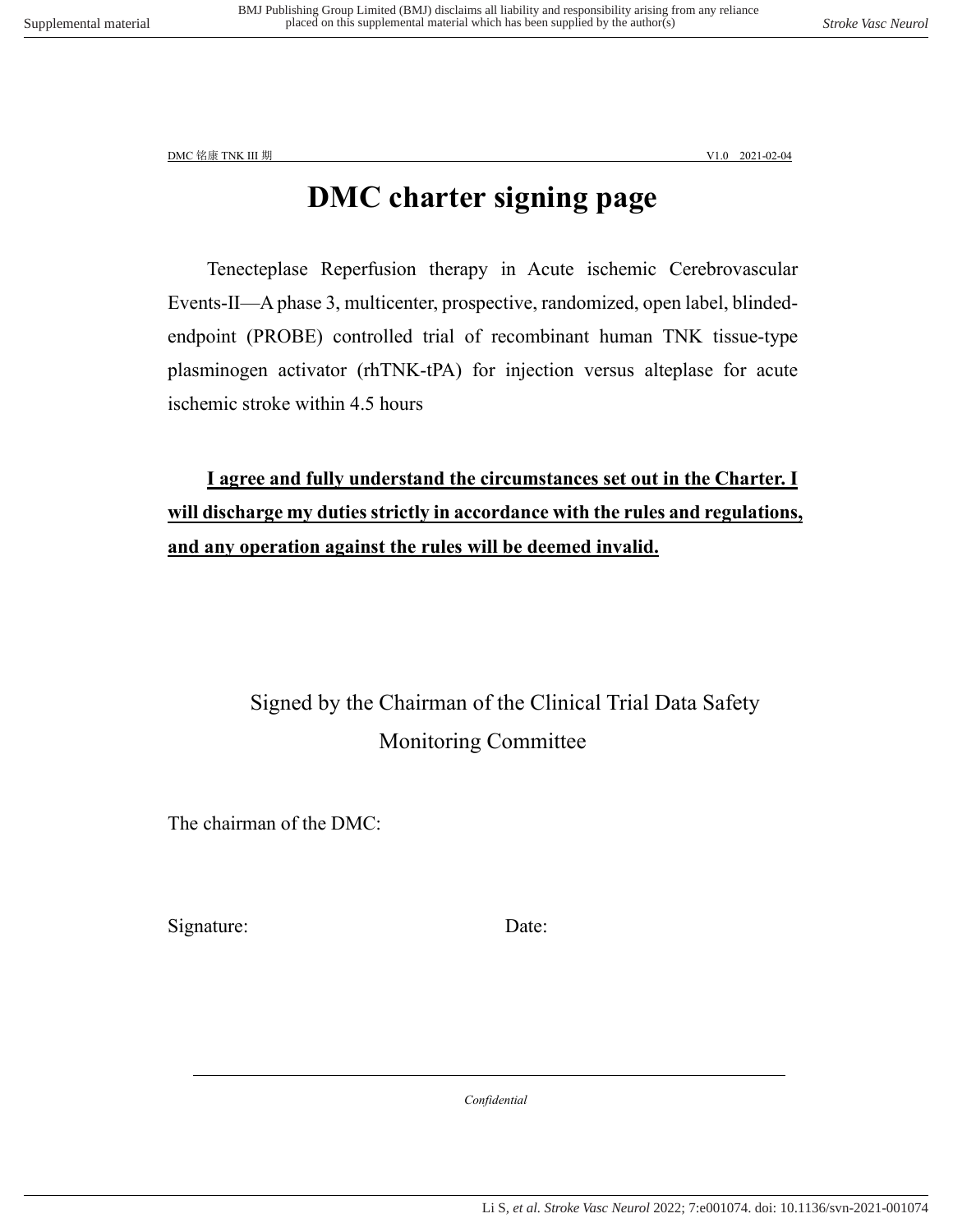### **DMC charter signing page**

Tenecteplase Reperfusion therapy in Acute ischemic Cerebrovascular Events-Ⅱ—A phase 3, multicenter, prospective, randomized, open label, blindedendpoint (PROBE) controlled trial of recombinant human TNK tissue-type plasminogen activator (rhTNK-tPA) for injection versus alteplase for acute ischemic stroke within 4.5 hours

**I agree and fully understand the circumstances set out in the Charter. I will discharge my duties strictly in accordance with the rules and regulations, and any operation against the rules will be deemed invalid.**

Signed by members of the Clinical Trial Data Safety

Monitoring Committee

DMC member:

Signature: Date:

### **DMC charter signing page**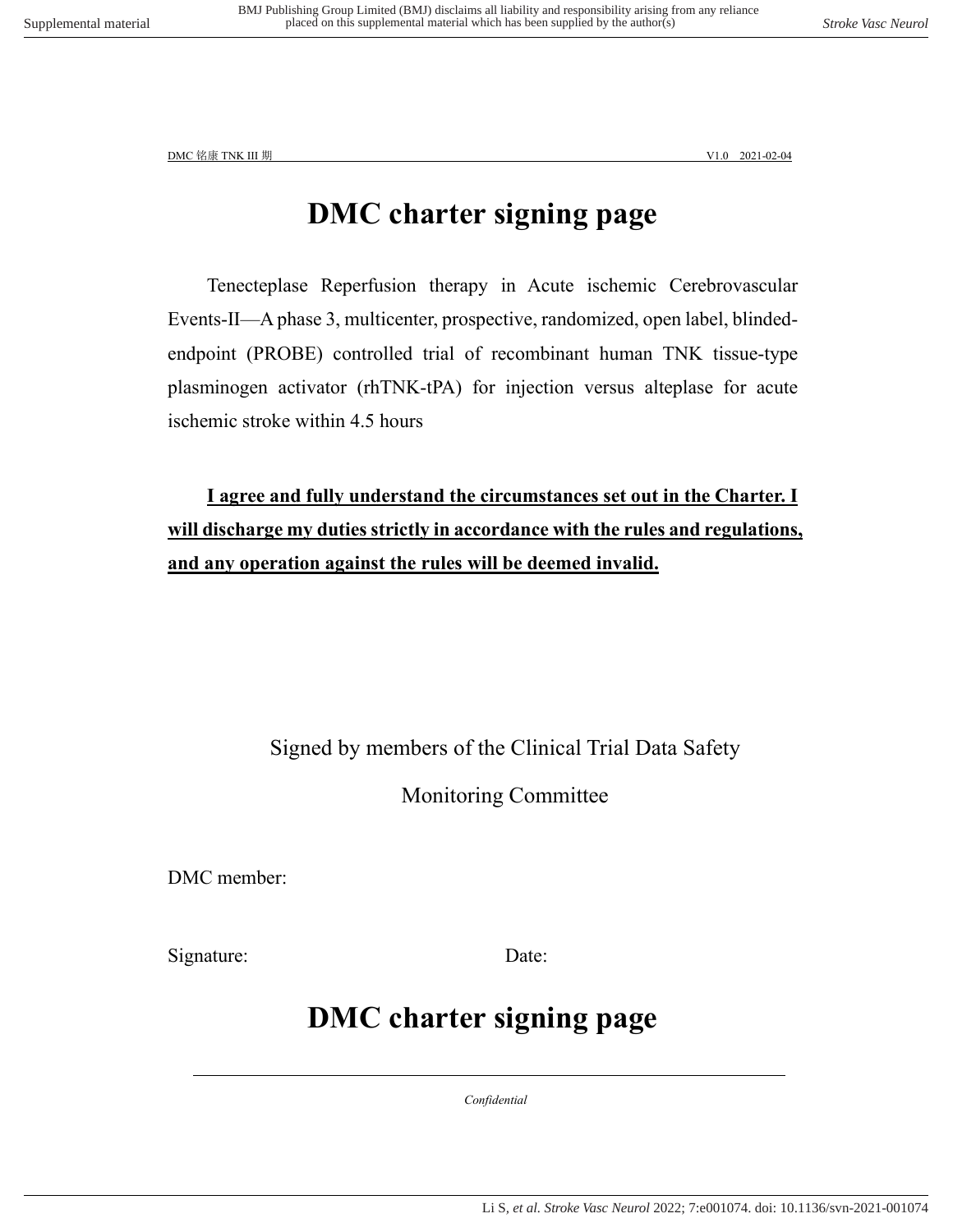Tenecteplase Reperfusion therapy in Acute ischemic Cerebrovascular Events-Ⅱ—A phase 3, multicenter, prospective, randomized, open label, blindedendpoint (PROBE) controlled trial of recombinant human TNK tissue-type plasminogen activator (rhTNK-tPA) for injection versus alteplase for acute ischemic stroke within 4.5 hours

**I agree and fully understand the circumstances set out in the Charter. I will discharge my duties strictly in accordance with the rules and regulations, and any operation against the rules will be deemed invalid.**

### Signed by members of the Clinical Trial Data Safety

Monitoring Committee

DMC member:

Signature: Date:

## **DMC charter signing page**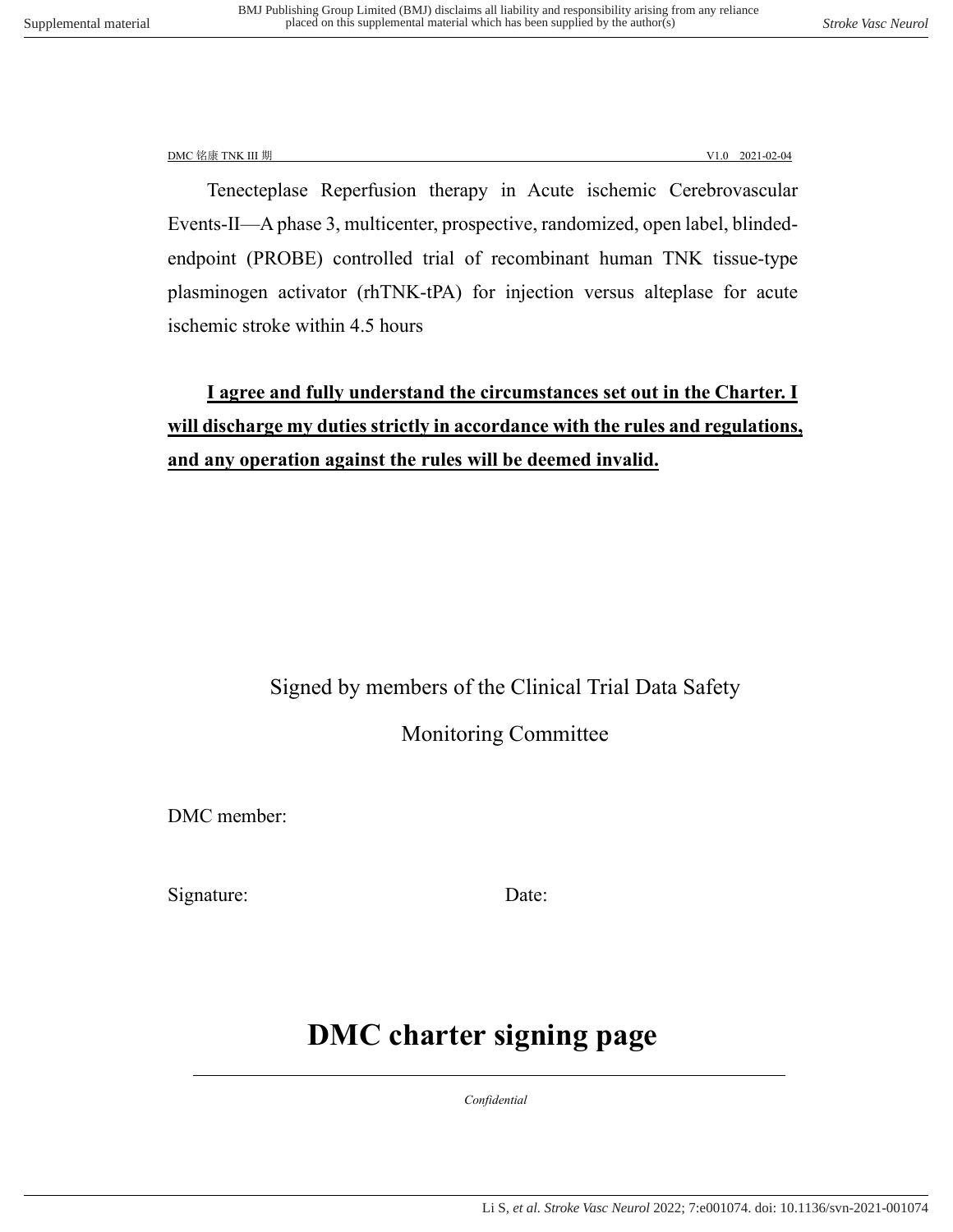Tenecteplase Reperfusion therapy in Acute ischemic Cerebrovascular Events-Ⅱ—A phase 3, multicenter, prospective, randomized, open label, blindedendpoint (PROBE) controlled trial of recombinant human TNK tissue-type plasminogen activator (rhTNK-tPA) for injection versus alteplase for acute ischemic stroke within 4.5 hours

### **I agree and fully understand the circumstances set out in the Charter. I will discharge my duties strictly in accordance with the rules and regulations, and any operation against the rules will be deemed invalid.**

### Signed by members of the Clinical Trial Data Safety

Monitoring Committee

DMC member:

Signature: Date: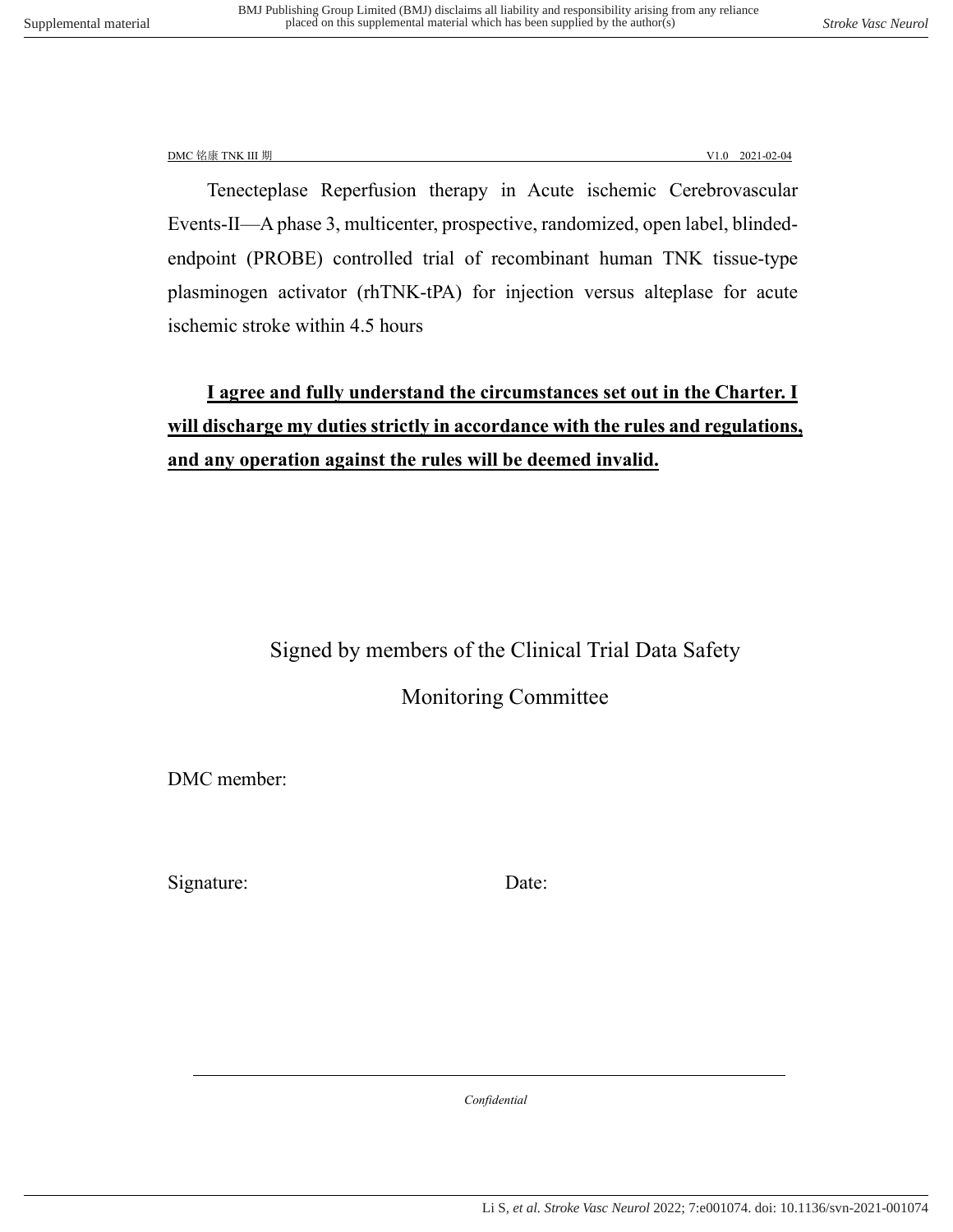### **DMC charter signing page**

Tenecteplase Reperfusion therapy in Acute ischemic Cerebrovascular Events-Ⅱ—A phase 3, multicenter, prospective, randomized, open label, blindedendpoint (PROBE) controlled trial of recombinant human TNK tissue-type plasminogen activator (rhTNK-tPA) for injection versus alteplase for acute ischemic stroke within 4.5 hours

**I agree and fully understand the circumstances set out in the Charter. I will discharge my duties strictly in accordance with the rules and regulations, and any operation against the rules will be deemed invalid.**

> Signed by members of the Clinical Trial Data Safety Monitoring Committee

DMC member:

Signature: Date: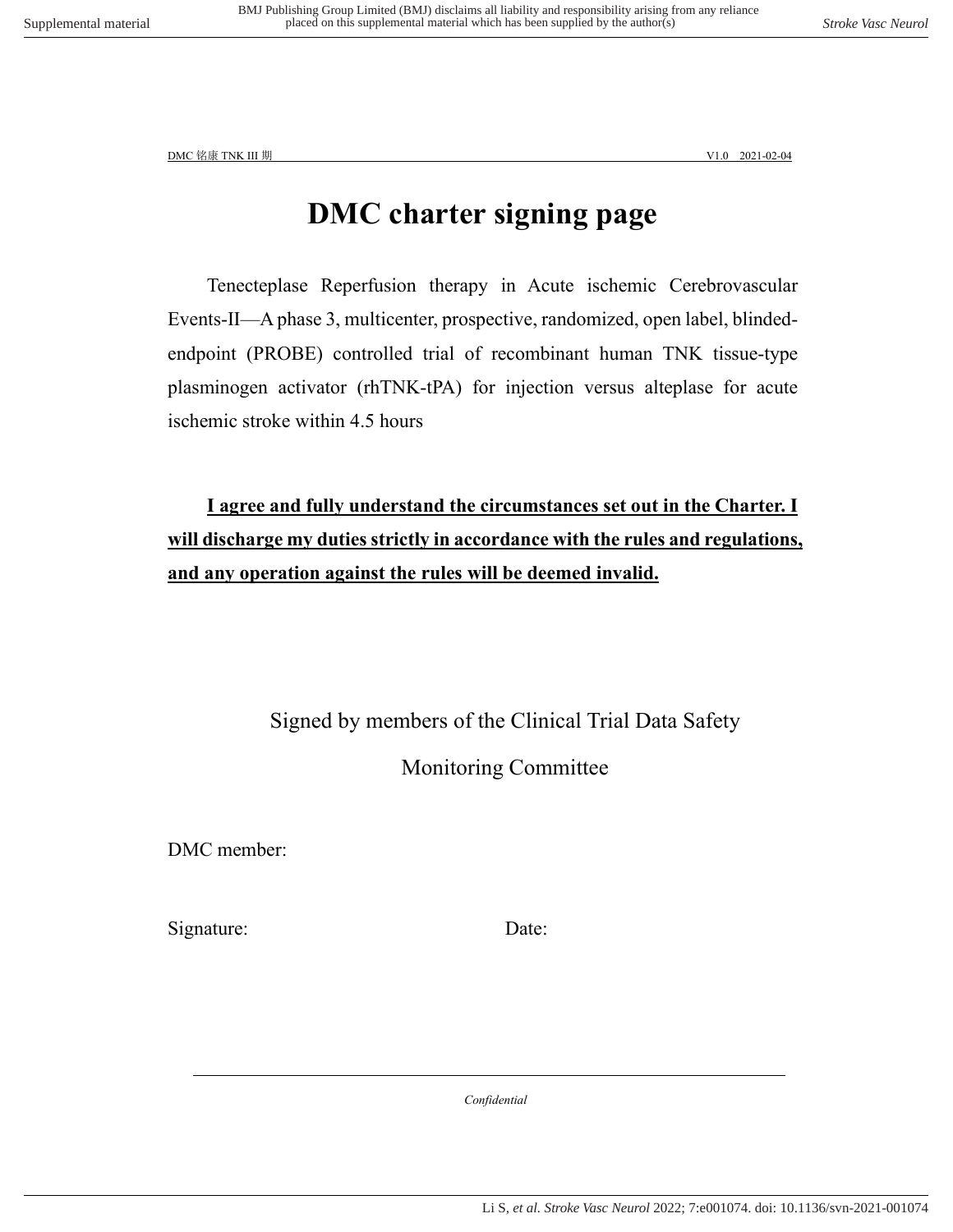### **DMC charter signing page**

Tenecteplase Reperfusion therapy in Acute ischemic Cerebrovascular Events-Ⅱ—A phase 3, multicenter, prospective, randomized, open label, blindedendpoint (PROBE) controlled trial of recombinant human TNK tissue-type plasminogen activator (rhTNK-tPA) for injection versus alteplase for acute ischemic stroke within 4.5 hours

**I agree and fully understand the circumstances set out in the Charter. I will discharge my duties strictly in accordance with the rules and regulations, and any operation against the rules will be deemed invalid.**

### Signed by independent statistician of clinical trial data safety Monitoring committee

DMC independent statistician:

Signature: Date: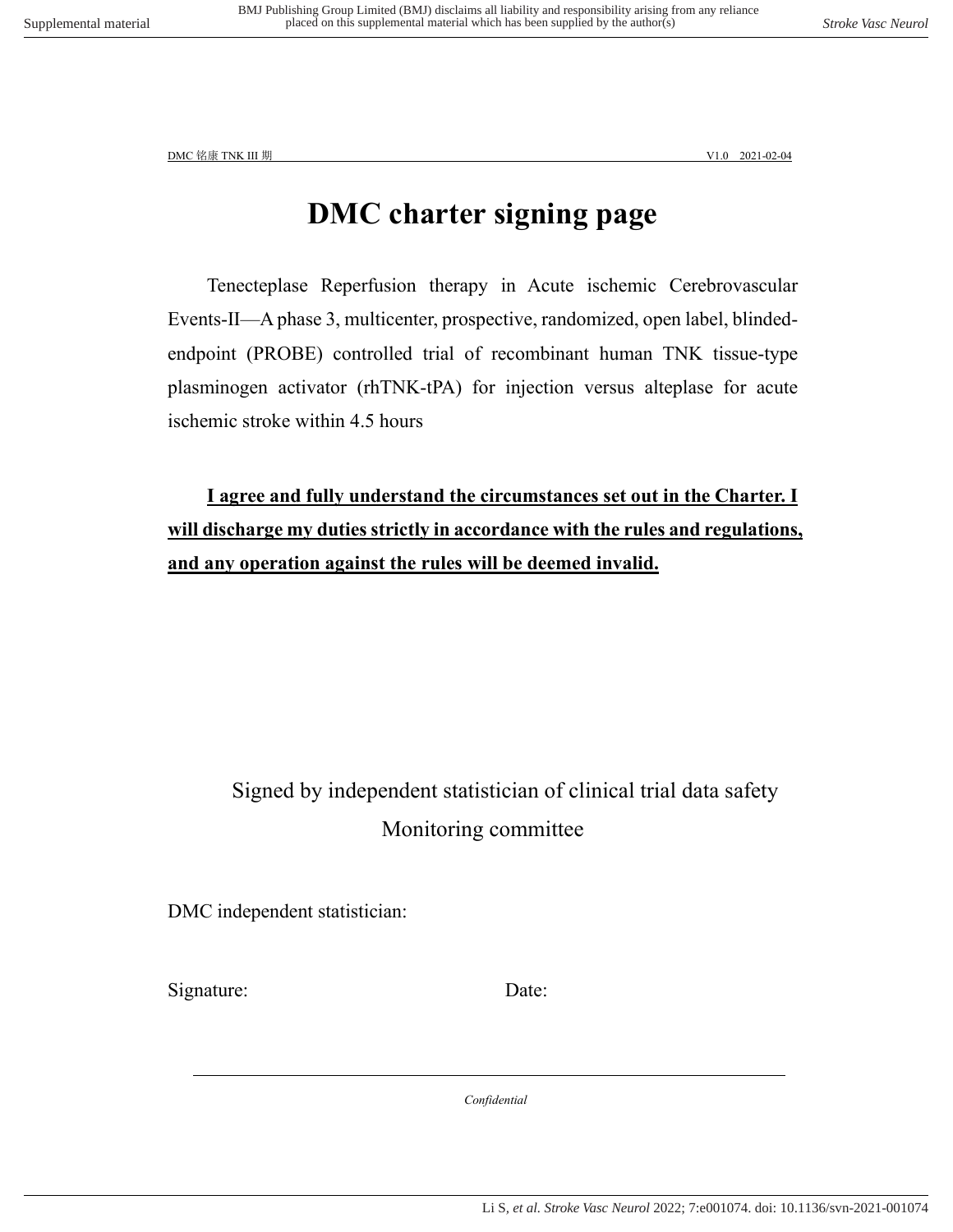### **Directory**

| $\mathcal{R}$ |  |  |
|---------------|--|--|
|               |  |  |
|               |  |  |
|               |  |  |
|               |  |  |
|               |  |  |
|               |  |  |
|               |  |  |
|               |  |  |
|               |  |  |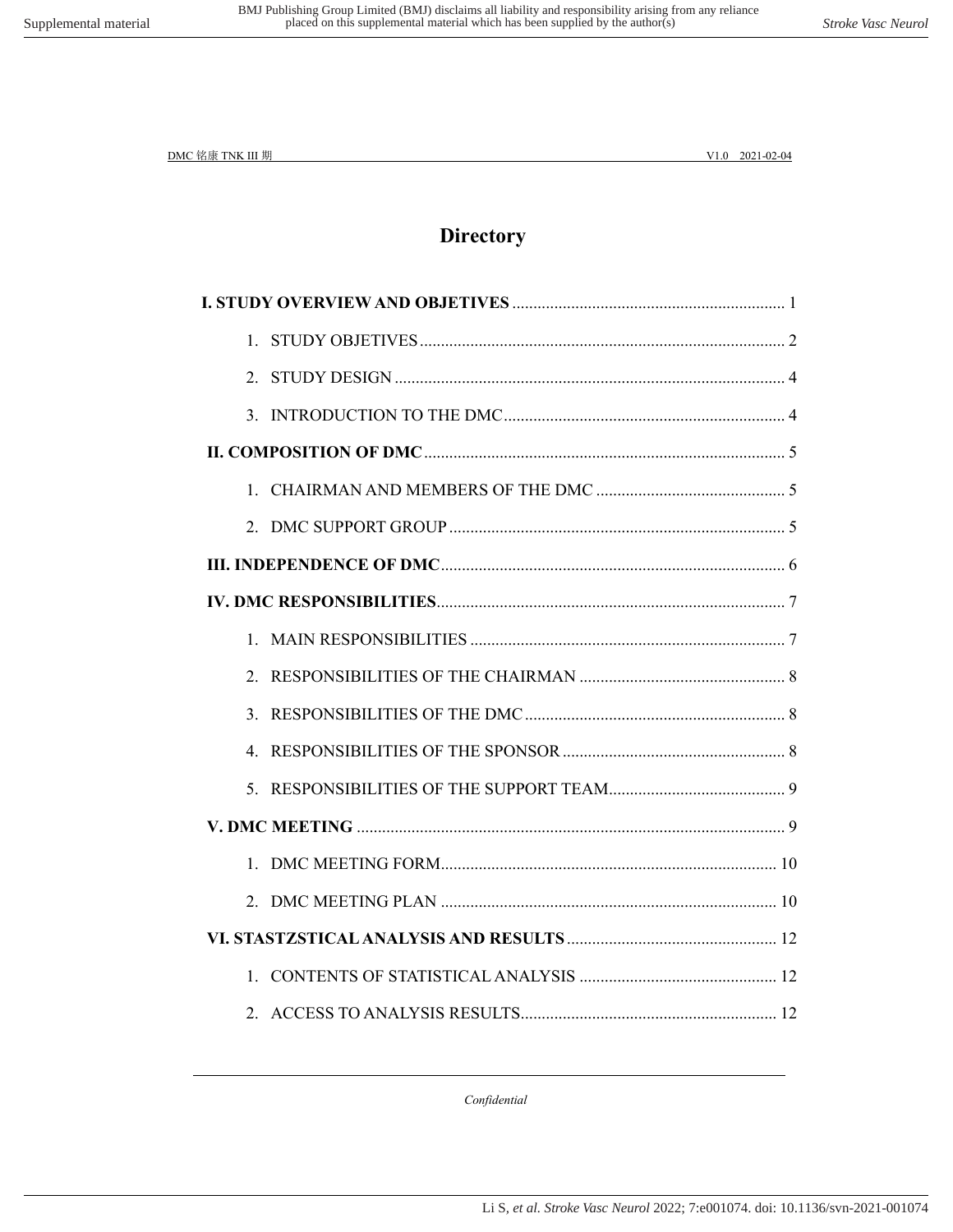| DMC 铭康 TNK III 期 |  | $V1.0$ 2021-02-04 |
|------------------|--|-------------------|
|                  |  |                   |
|                  |  |                   |
|                  |  |                   |
|                  |  |                   |
|                  |  |                   |
|                  |  |                   |

 *Confidential*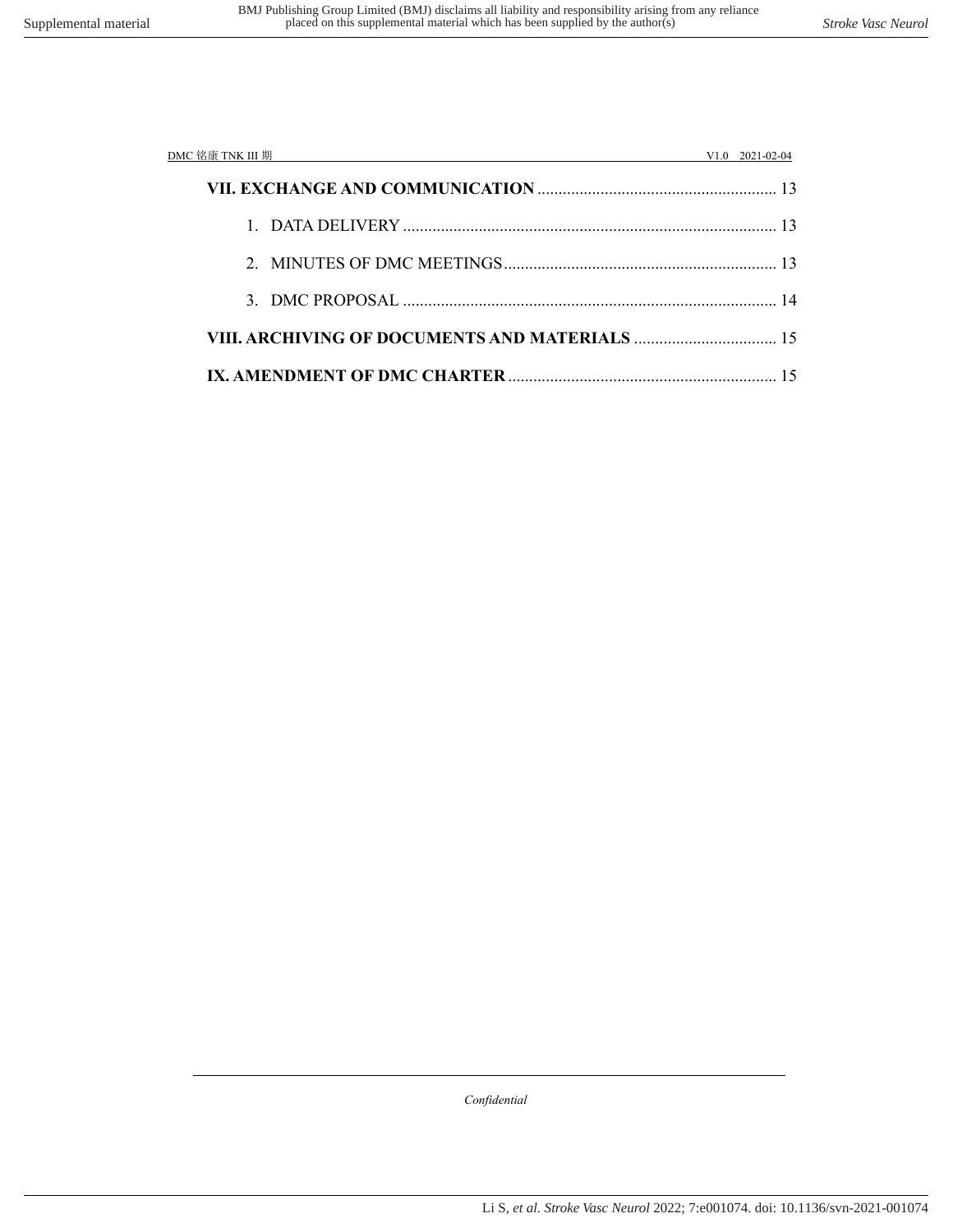### <span id="page-10-0"></span>**Ⅰ. INTRODUCTION OF STUDY OVERVIEW AND OBJETIVES**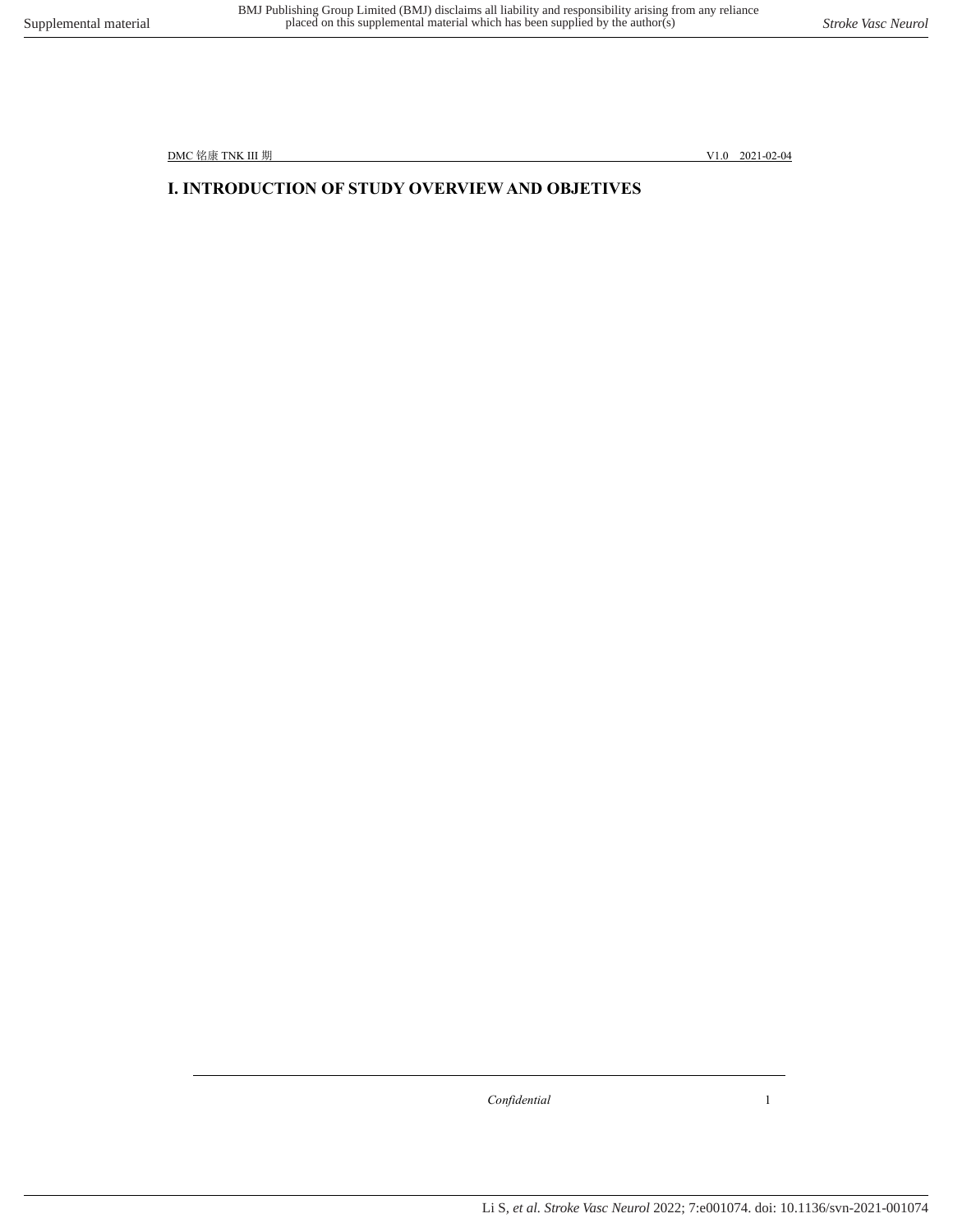<span id="page-11-0"></span>1. STUDY OBJETIVES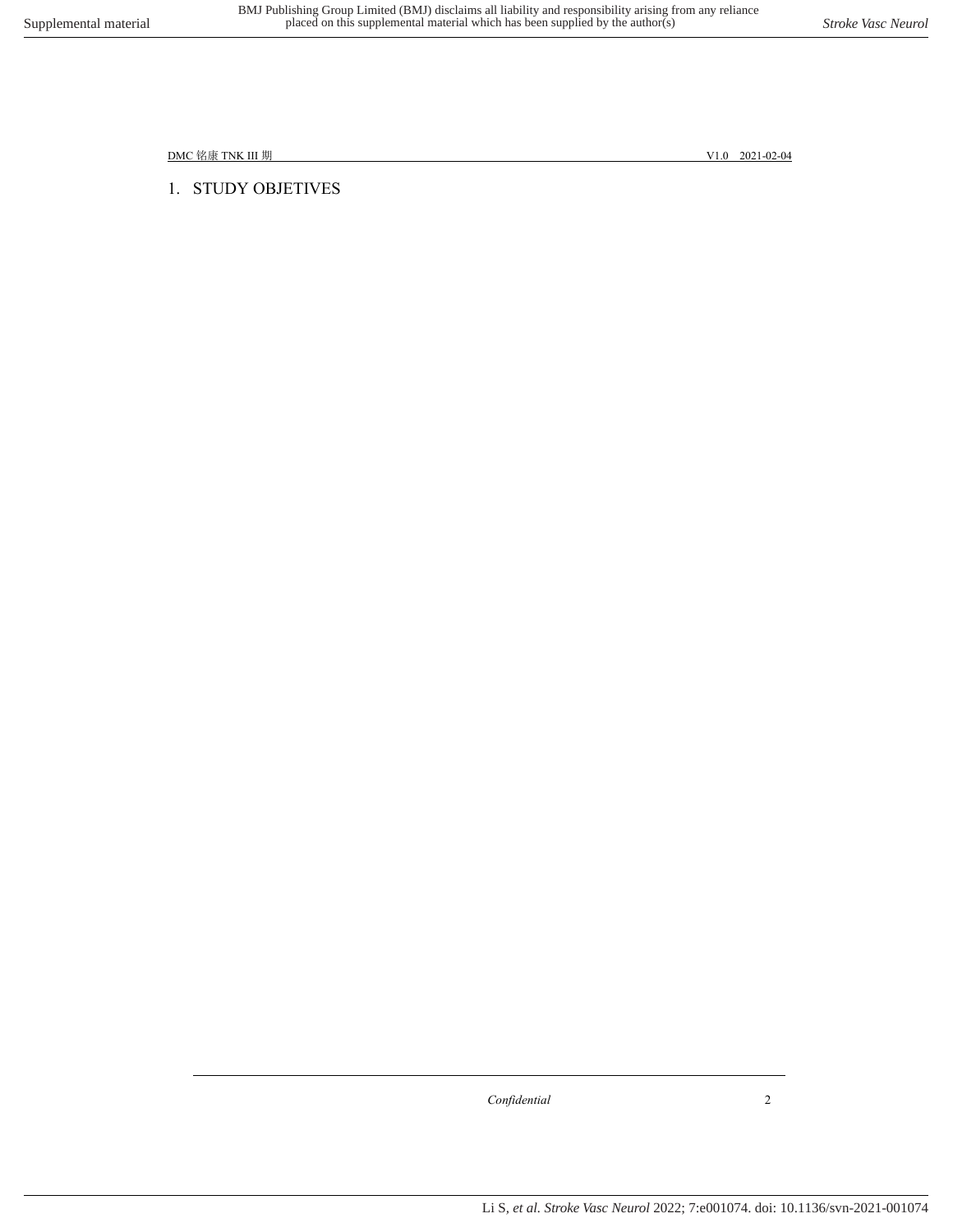#### **Primary objectives**:

To estimate the difference of proportion of subjects with excellent functional outcome defined as mRS score  $\leq 1$  point at 90 days between recombinant human TNK tissue-type plasminogen activator (rhTNK-tPA)(0.25 mg/kg) and alteplase (0.9 mg/kg) in acute ischemic stroke within 4.5 hours.

#### **Secondary objectives**:

1. **To estimate the efficacy of recombinant human TNK tissue-type plasminogen activator (rhTNK-tPA)(0.25 mg/kg) and alteplase (0.9 mg/kg) in acute ischemic stroke within 4.5 hours for the following efficacy endpoints :**

- (1) Proportion of subjects with mRS  $\leq$  2 point at 90 days.
- ② Ordinal distribution of mRS at 90 days.

 $\circled{3}$  Proportion of subjects with improvement on NIHSS of  $\geq$  4 points or a score  $\leq$  1 (whichever occurs first) at 24 h, 7 days or discharge.

- ④ Quality of life at 90 days (EQ-5D)
- ⑤ Proportion of Bathel index ≥95 at 90 days

2. **To estimate the safety of recombinant human TNK tissue-type plasminogen activator (rhTNK-tPA)(0.25 mg/kg) and alteplase (0.9 mg/kg) in acute ischemic stroke within 4.5 hours:**

① Symptomatic intracranial hemorrhage within 36 hours (as defined by ECASS III).

② Symptomatic intracranial hemorrhage within 90 days (as defined by ECASS III).

③ PH2 type of intracranial hemorrhage within 90 days (as defined by SITS).

④ Any intracranial hemorrhage bleeding at 90 days (as defined by GUSTO).

⑤ Any extracranial hemorrhage bleeding at 90 days (as defined by GUSTO).

 *Confidential* 3

⑥ Deaths from any cause within 90 days.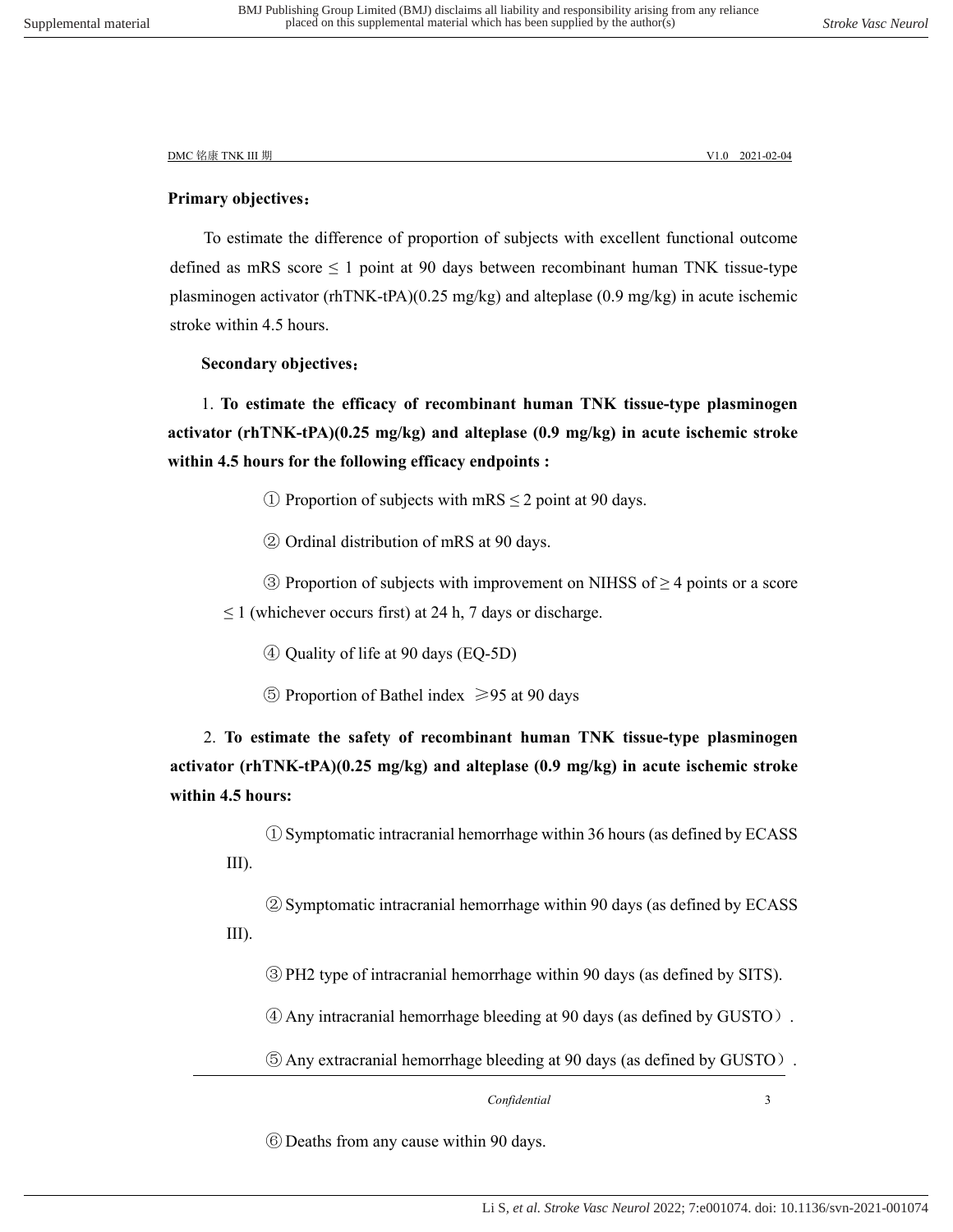⑦ Adverse events (AEs)/ serious adverse events (SAEs) within 90 days.

#### <span id="page-13-0"></span>2. STUDY DESIGN

This study is to evaluate the efficacy and safety of rhTNK-  $tPA$  (0.25 mg/kg) versus standard rt-PA (0.9mg/kg) in the treatment of hyperacute ischemic stroke (onset <4.5h). This is a phase 3, multicenter, prospective, randomized, open label, blinded-endpoint (PROBE) controlled trial.

The drug administration method of the test drug (rhTNK-tPA) is as follows:

rhTNK-tPA (0.25mg/kg) is given as a single, intravenous bolus (over 5-10 seconds) immediately upon randomization. Maximum dose 25mg.

The administration method of positive control drug (rt-PA) is as follows: 10% dose of rt-PA (0.9 mg/kg) is given as bolus and the remainder over 1 hour. Maximum dose 90mg.

The target population of this study is patients with acute ischemic stroke (<4.5h after onset). Considering the benefit of subjects, intravenous thrombolytic therapy should be given as soon as possible after the onset, in order to achieve vascular recanalization or reperfusion and obtain a better prognosis. Due to the different administration methods of investigation drug and positive control drug, the double-blind double-dummy design will significantly increase the complexity of the procedure in the very narrow time window. The delay of drug administration for acute ischemic stroke patients may introduce ethical issues. Therefore, this study adopts the form of open design. To minimize bias, investigators who involved in the subsequent clinical and imaging assessment of outcomes are blinded to treatment allocation.

#### <span id="page-13-1"></span>3. INTRODUCTION TO THE OBJETIVES OF DMC

In order to ensure the objectivity of subjects interests and data, on the basis of the study protocol calls for, for the Guangzhou Recomgen Biotech Co., Ltd. for " Tenecteplase Reperfusion therapy in Acute ischemic Cerebrovascular Events-Ⅱ—A phase 3, multicenter, prospective, randomized, open label, blinded-endpoint (PROBE) controlled trial of recombinant human TNK tissue-type plasminogen activator (rhTNK- tPA) for injection versus alteplase for acute ischemic stroke within 4.5 hours", The Data Monitoring Committee (DMC) is initiated by China National Clinical Research Center for Neurological Diseases to analyze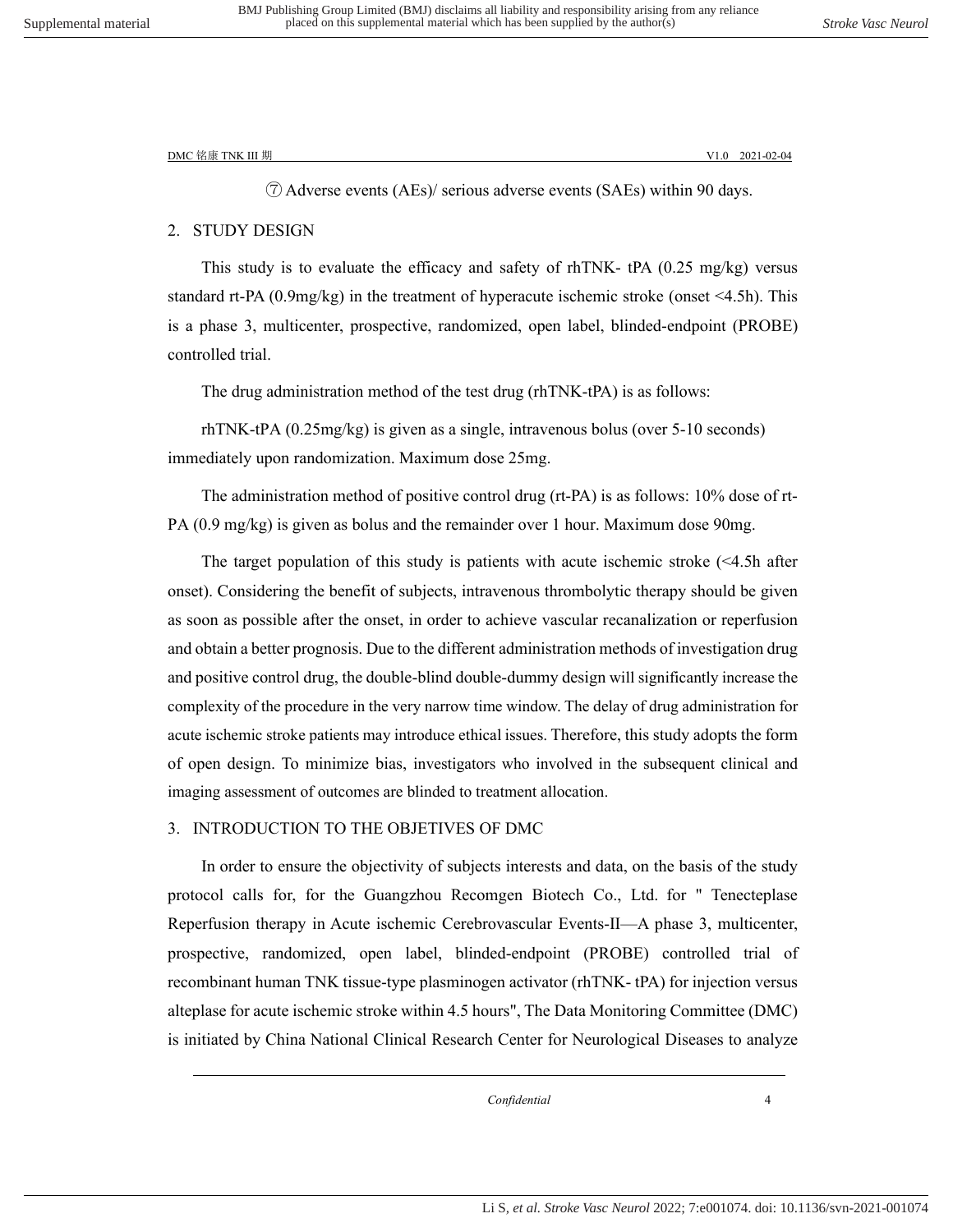and review the clinical study data, with the aim of ensuring the safety of the subjects in the clinical trial, the rationality and scientific value of the continued trial.

The DMC, independent of the sponsor, provides professional advice to protect the interests of the subjects and to evaluate the safety of the test drug during the study. The main objectives of this DMC are as follows:

- Periodically evaluate subject safety;
- Periodically evaluate the implementation of the study.

DMC will provide DMC proposal to the sponsor based on the analysis results, and the sponsor will ultimately decide to accept or reject the DMC proposal. All decisions should be made in accordance with the Practice for Good Clinic Practice (GCP), the Helsinki Declaration and relevant national or international regulations to ensure the best safety and interests of the subjects.

#### <span id="page-14-0"></span>**Ⅱ. COMPOSITION OF DMC**

#### <span id="page-14-1"></span>1. CHAIRMAN AND MEMBERS OF THE DMC

The DMC consists of a chairman and four committee members. DMC members are all senior clinicians with relevant disease expertise and statisticians familiar with study design, and have no significant conflict of interest with this study. The names and contact details of the DMC members are shown in Appendix 1.

The chairman of DMC is recommended by the sponsor and is fully responsible for the operation of DMC.

#### <span id="page-14-2"></span>2. DMC SUPPORT GROUP

Independent statisticians: Since the DMC may need to review the analysis results of non-blind data, in parallel with the establishment of the DMC, independent statisticians or an independent statistical team (statisticians and statistical programmers) should be established to support the work of the DMC. The independent statistical team must be independent of the relevant personnel (in addition to the DMC, including the sponsor, the investigator, the contract research organization, the ethics committee, etc.), especially when data blindness is involved. In principle, for clinical trials where data blindness is required, the independent statistical team is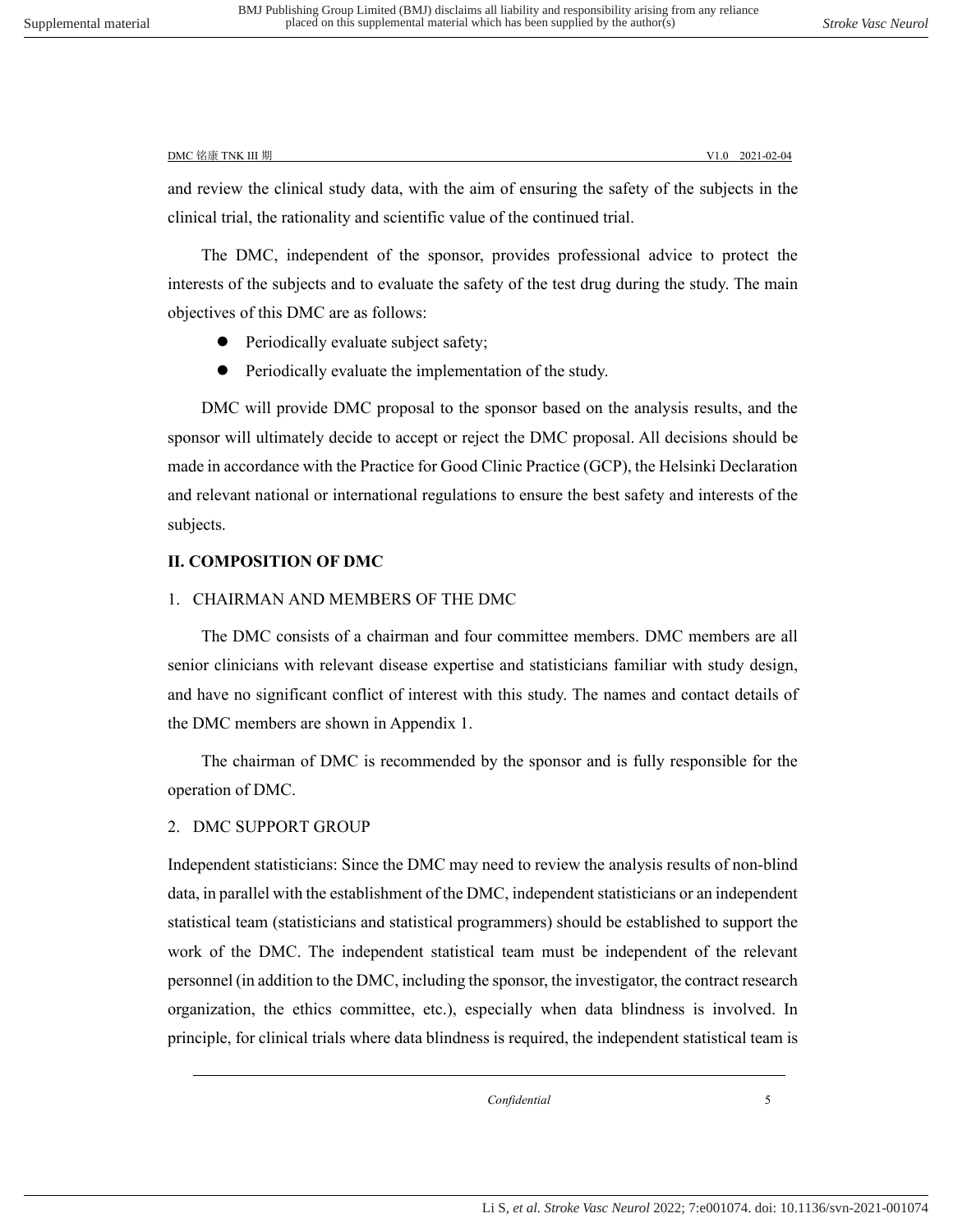only responsible for providing DMC the non-blind data and analysis results, and should not disclose the non-blind information to any other people, institutions or organizations.

The independent statistical analysis of this project will be carried out by an independent statistician, who will conduct statistical analysis on the collected data and prepare data analysis reports for DMC according to the preset statistical analysis plan and the requirements of DMC. Independent statisticians have no decision-making and voting rights in DMC meetings.

Administrative assistant: DMC requires an administrative assistant who is independent of the study parties to undertake administrative coordination, logistics meetings, etc. Administrative assistant does not have the right to vote in DMC decisions.

The complete contact information for DMC support team members can be found in Appendix 2.

#### <span id="page-15-0"></span>**Ⅲ. INDEPENDENCE OF DMC**

The independence of the DMC is crucial. Objectively reviewing the data helps to protect the integrity of the study and reduce bias in the results. DMC members should not serve on the project study team or serve as consultants and should maintain only necessary contact with the sponsor.

In reality, it is difficult to guarantee that DMC is completely independent from the sponsor, but the influence of non-independent factors on the study should be minimized as far as possible.

DMC members should avoid, as far as possible, conflicts of interest from finance, academic papers related to data from this study, and other aspects.

Financial Conflicts of Interest: Generally, a person who has a financial interest in a sponsor or competitor is considered to have a potential financial conflict of interest and should not participate in the work of the DMC. In addition, DMC members may also be involved in conflicts of interest if they receive more than reasonable remuneration for their services from sponsors.

Academic Conflicts of Interest: If some scholars have a predetermined view of the study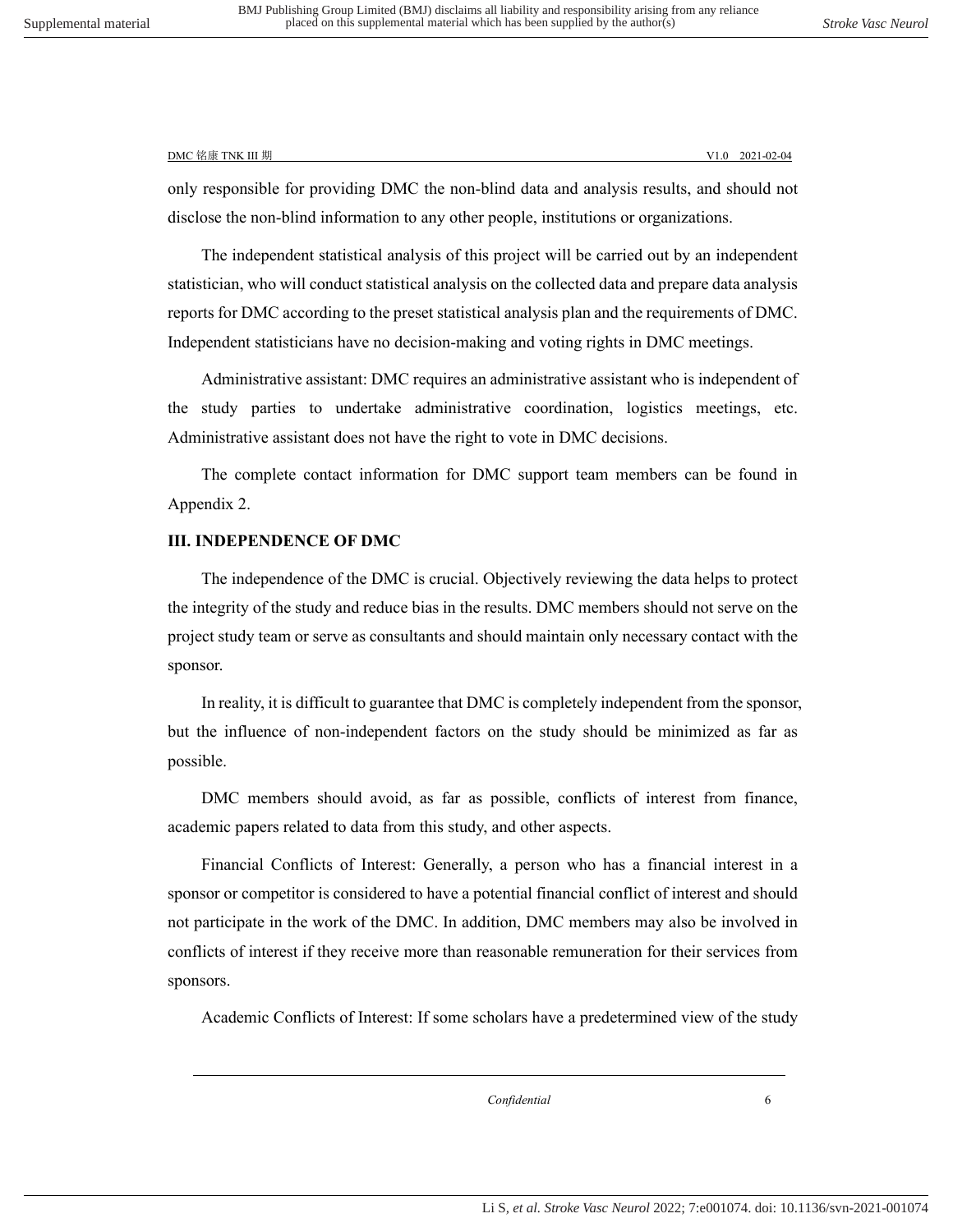project, they may not be able to objectively evaluate the monitoring content and should not be involved in DMC work. The independence of the DMC may also be affected if a member of the DMC is or will be the lead author of a published paper related to the study.

Other Conflicts of Interest: When a DMC member is an external consultant hired by the regulator, he/she should recuse himself/herself from the review of a drug product that is directly related to the study.

All candidate DMC members should, prior to the establishment of the DMC, report to the sponsor or the sponsor's client any information that may be considered as a conflict of interest so that the sponsor can determine whether or not they are suitable for the role of DMC member.

Any potential conflict of interest involving a member of the DMC after the official operation of the DMC should be immediately disclosed to the DMC and the sponsor for appropriate action, including withdrawal, replacement and election of a member of the DMC.

#### <span id="page-16-0"></span>**Ⅳ. DMC RESPONSIBILITIES**

#### <span id="page-16-1"></span>1. MAIN RESPONSIBILITIES OF THE DMC

In order to protect the interests of the study subjects and improve the integrity and reliability of study, the DMC need to review the efficacy and safety data gathered during the clinical study, and perform periodic or temporary motions of risk - benefit evaluation, from the safety, efficacy, quality of study operation, trial design adjustment, etc for the sponsor is as planned to continue after modifications, to continue or terminate or suspend all or a group of test proposal, and whether its proposal has been accepted by the sponsor.

- (1) Review materials such as protocol and analysis plan.
- (2) Assess the safety of the cumulative data from ongoing clinical trials to ensure the safety of subjects.
- (3) Evaluate the efficacy of the cumulative trial data (if appropriate) according to the predefined statistical principles.
- (4) Monitor the study implementation, including overall and center inclusion, protocol violations, baseline characteristics, etc.
- (5) Monitor the accuracy, completeness and timeliness of data.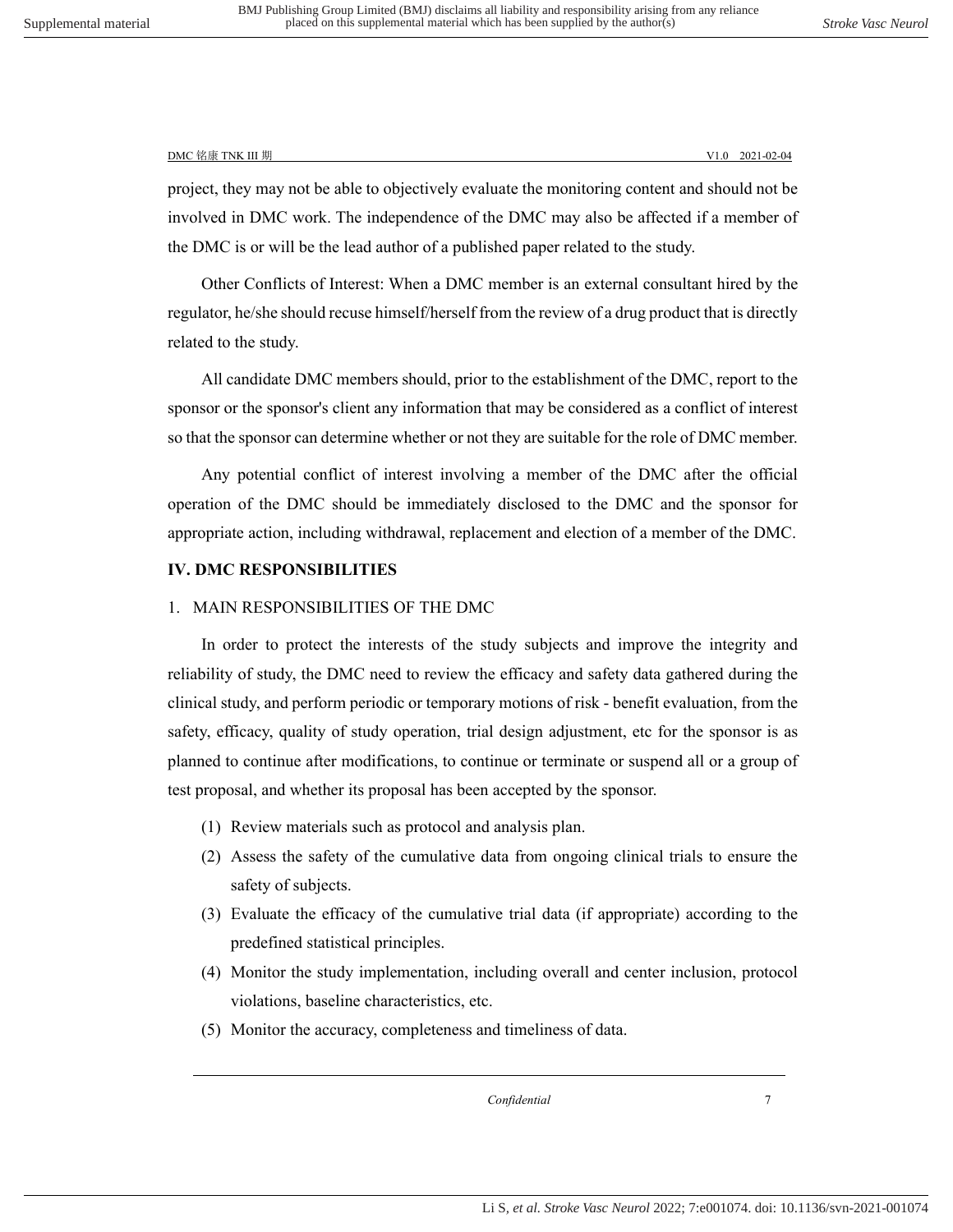- (6) Monitor the compliance of investigator and participants to the protocol.
- (7) Review all relevant documents of DMC.
- (8) During the process of the study, consider the influence of external information on the study: such as the publication of relevant results of other studies or the progress of treatment that may affect the safety of subjects or the ethics of the study (DMC members are not responsible for collecting such information, which should be provided by the sponsor and the investigator).
- (9) Only DMC members can review non-blind clinical data and participate in the closed discussion of non-blind data.
- (10)To propose the sponsor to continue, modify, suspend or terminate the study.
- (11)Confidentiality of clinical trial data and discussion of DMC.

#### <span id="page-17-0"></span>2. RESPONSIBILITIES OF THE CHAIRMAN OF THE DMC

- (1) Voting rights.
- (2) Organize meetings, assist in planning agendas, and ensure meeting minutes and recommendations are properly archived.
- (3) Summarize and facilitate discussion, and make the final vote when there is disagreement in the vote.
- (4) The main contact person of DMC.
- (5) Review and approve the DMC charter.
- (6) Ensure that the DMC voting process excludes managers associated with the study.
- (7) Discuss the DMC proposal with the sponsor and project team members.

#### <span id="page-17-1"></span>3. RESPONSIBILITIES OF THE DMC

(1) Voting rights.

- (2) Review and approve the DMC charter.
- (3) Discuss the DMC proposal with the sponsor and research team.

#### <span id="page-17-2"></span>4. RESPONSIBILITIES OF THE SPONSOR

- (1) Select and approve the chairman and members of the DMC.
- (2) Review and approve the DMC charter.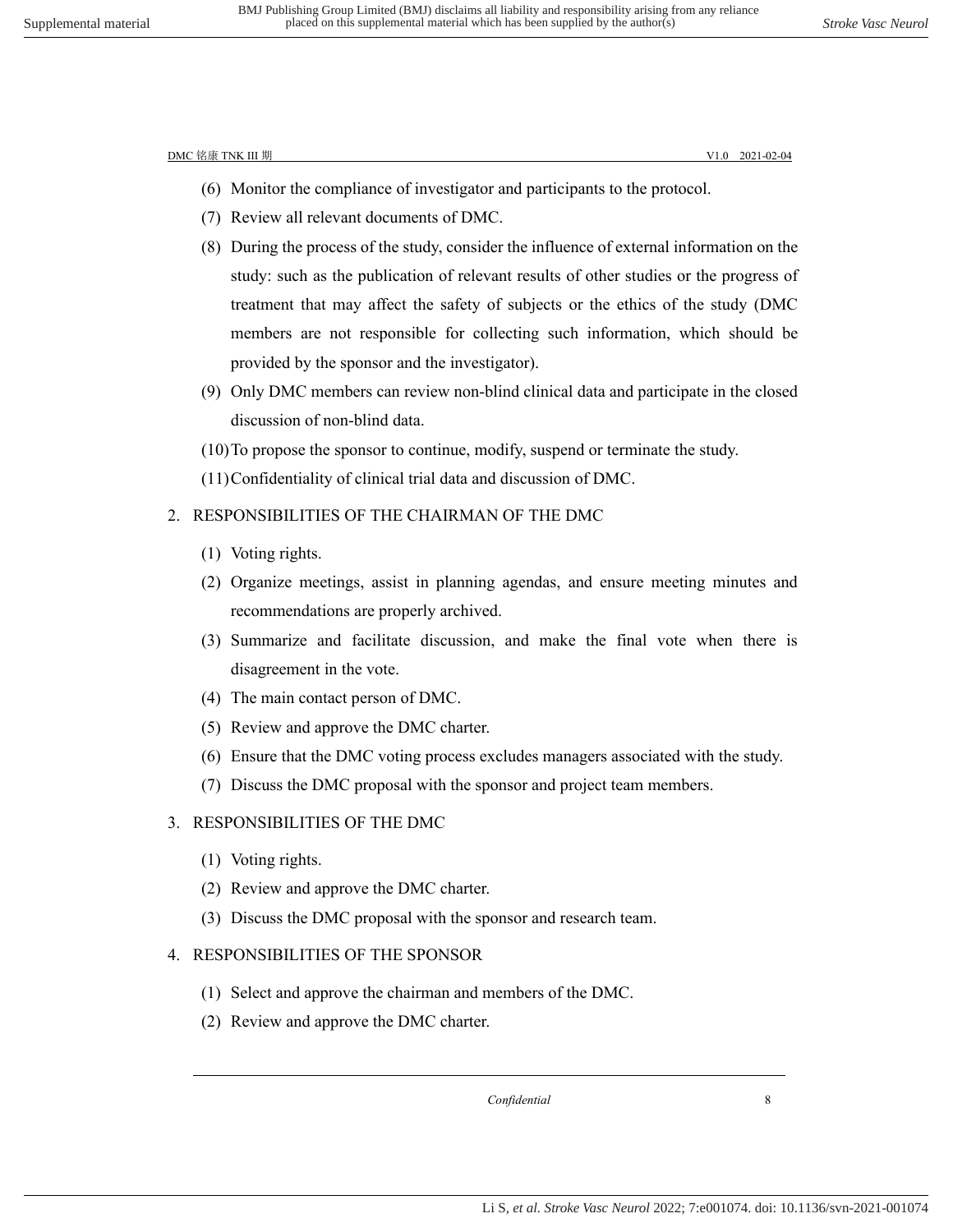- (3) Review and implement DMC recommendations (if appropriate).
- (4) Sponsor staff, such as project leaders, investigator and other relevant staff, can attend open section of DMC meetings. All sponsors will attend only as observers, and the project leaders can comment on project content and government regulatory matters.
- (5) Communicate DMC recommendations with the investigator or relevant personnel, and notify regulatory authorities and other agencies if necessary.
- (6) Review information related to conflict of interest, and have the right to take action on conflict of interest found.
- (7) Solicit and arrange DMC tel meeting (or Sponsor's designated).
- (8) Send relevant documents to the DMC members (or the Sponsor designated).
- (9) Do not attend close meetings and do not discuss data with non-blind members.
- (10)Provide data and reports to DMC one week before the scheduled meeting (non-blind reports will be sent directly by the non-blind statistician to the chairman of DMC to ensure that confidential data will not be disclosed to any personnel of the sponsor).
- (11)Coordinate and provide DMC temporary application report in time.
- (12)Pay the accommodation and travel expenses of DMC members. In addition, meeting expenses should be recorded in the form of  $\langle XXXX \rangle$  person/time  $\ge$ .

#### <span id="page-18-0"></span>5. RESPONSIBILITIES OF THE SUPPORT TEAM

Independent statistician: responsible for the analysis of the data (unblinded and blinded), participate in the open and close meetings of the DMC, explain the analysis report, participate in the discussion, but do not have the right to vote, he/she is the only person other than a member of the DMC who has access to the unblinded data, also need to sign a confidentiality agreement.

Administrative assistant: Prepare related materials for DMC, contact database to communicate, obtain and summarize information from all personnel; Provide logistic support and meeting affairs for DMC meeting.

#### <span id="page-18-1"></span>**Ⅴ. DMC MEETING**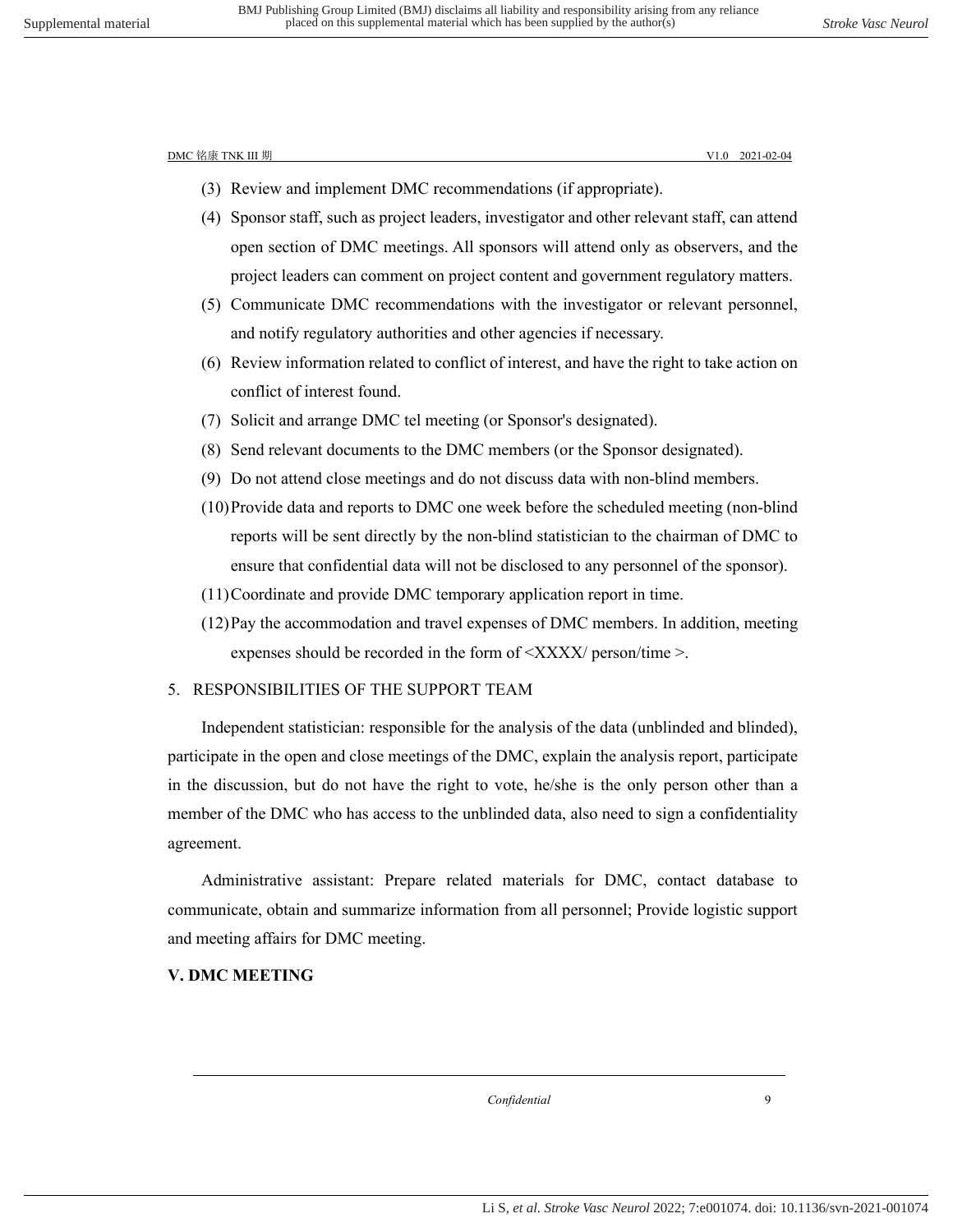#### <span id="page-19-0"></span>1. DMC MEETING FORM

The format of the meeting may include open meeting and close meeting. Open meeting can invite relevant experts and sponsors to attend, whereas close meeting only DMC members and DMC invited personnel to attend.

Meetings can be face-to-face, tel meeting, or online, but keep them confidential.

(1) Open meetings

Subject recruitment, data quality, compliance, and other issues that may affect the conduct and outcome of the study are discussed primarily in a blind setting. Sponsors can talk to DMC members about the study implementation process, present study background information, and answer questions from the DMC. Data that can be discussed at open meetings include inclusion, baseline characteristics, exclusions, and data management. The chairman or other DMC member takes minutes of the meeting in which all participants are listed and maintained by the DMC Support Group until the study completes. Open meeting participants may include investigator and other related person in addition to sponsor representatives, DMC and members of the independent statistical team, if required. The open meeting is [hosted](dic://word/hosted) by the sponsor or DMC.

(2) Close meetings

It is attended by DMC members and relevant personnel from independent statistical teams. At the meeting, independent statistical teams of statisticians provide unblind data analysis results. The DMC reviews the data and results and makes recommendations for continuing, terminating, or modifying the study design based on a predetermined plan. The meeting should be chaired by the Chairman of the DMC or a person designated by the Chairman. At the same time, the chairman or other DMC member should take minutes of the meeting, in which all participants should be listed.

#### <span id="page-19-1"></span>2. DMC MEETING PLAN

#### (1) A kick-off meeting

The objectives is to familiarize DMC members with the background of the study, DMC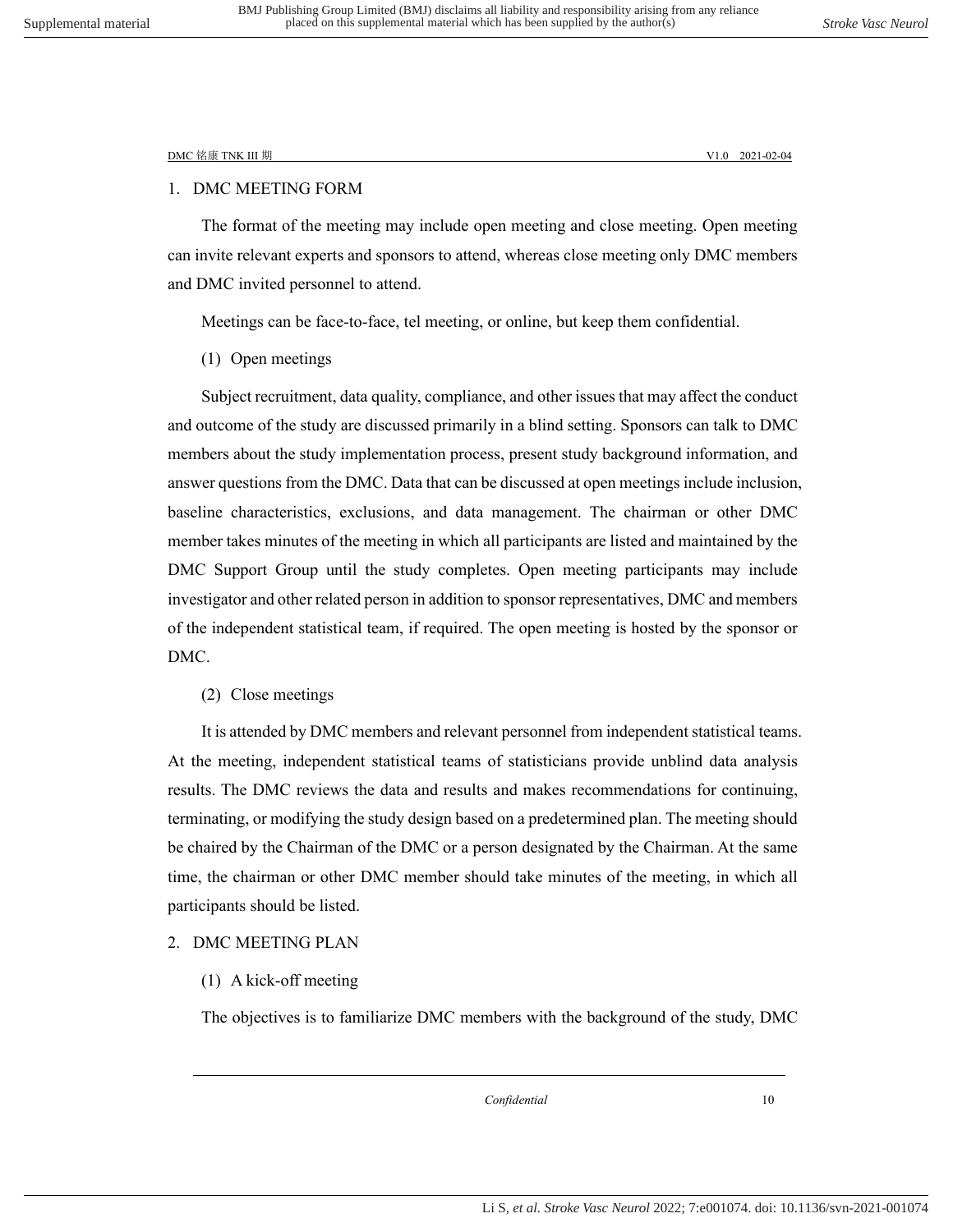work procedure and their responsibilities, as well as review and approve the DMC charter.

The time: before the first subject was enrolled.

The agenda of the kick-off meeting includes: learning about the study products; Familiarize and review the study protocol; Define DMC responsibilities, discuss and finalize DMC charter; Discuss the format and content of the analysis report; Determine DMC meetings and schedules; The time limit for submitting the analysis report to the DMC prior to the DMC meeting; Management of meeting minutes; Other routine work, etc.

(2) Planned review/monitoring meeting

① Meeting conditions and frequency: audit and supervision meetings are held regularly, and safety analysis is conducted by DMC.

② Audit content of the meeting: DMC will listen to the report of independent statisticians in a non-blind state to understand the baseline characteristics of each group, the occurrence of adverse events and other specific information.

(3) Unplanned meetings

In addition to the planned data review meeting, the sponsor may request an unplanned DMC meeting to review the safety data and may provide additional test-related safety information to the DMC. Such meetings are particularly common when sponsors find urgent security issues.

The DMC may also convene unplanned meetings as it deems necessary, including the addition of unplanned statistical analysis. The DMC reserves the right to inform the sponsor of any information about an unscheduled meeting. If the sponsor needs to be informed, the DMC should explain to the sponsor the reason for holding the meeting, but care should be taken to avoid the risk of blinding and not to provide the sponsor with information that may bias the study results or affect the integrity of the trial.

(4) Quorum and participants of the meeting

Attendees include all DMC members and independent statisticians, the sponsor's decision-making management and research team (except close meetings) and administrative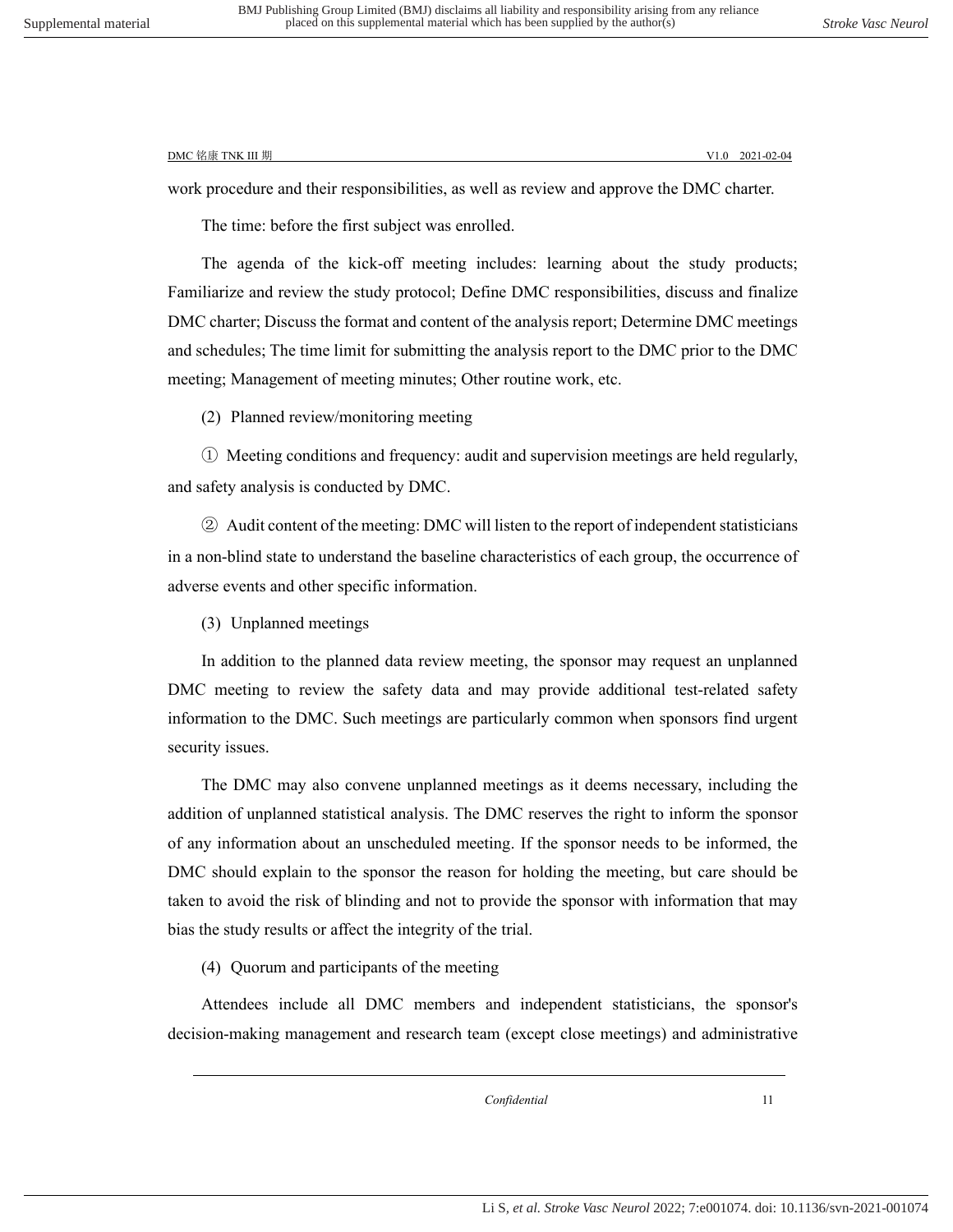<span id="page-21-0"></span>assistants (except closed meetings). The five members of DMC should be the legal participants and the meeting attended by all five members should be considered as a valid meeting.

#### <span id="page-21-1"></span>**Ⅵ. STASTZSTICAL ANALYSIS AND RESULTS**

#### 1. CONTENTS OF STATISTICAL ANALYSIS

All statistical analyses were conducted using SAS9.4 or higher statistical software and according to the prespecified statistical analysis plan.

Analysis content: actual number of subjects includes in each group, cases of inclusions and exclusion, demographic and other baseline characteristics, compliance and safety analysis. Statistical analysis included but was not limited to (1) the number of cases completed in each study center and the shedding of cases; (2) Analysis of demographic and baseline characteristics of each group at the time of inclusion; (3) Safety evaluation includes the comparison of laboratory indicators and clinical adverse reactions in each group.

The detailed statistical analysis methods are detailed in the statistical analysis plan.

#### <span id="page-21-2"></span>2. ACCESS TO ANALYSIS RESULTS

Prior to the DMC meeting, DMC members should receive and review the test study materials and study data in advance. In open meetings, study materials and data should be blind; In close meeting, study materials and study data are non-blind, that is, study materials and study data use a code that distinguishes treatment groups. Adequate confidentiality and security measures should be taken to ensure that there is no disclosure to parties outside the closed meeting.

Only DMC members can obtain to the study results before the sponsor makes them public. Prior to the completion of the study, any DMC member who discloses data will be immediately removed from the DMC membership.

No discussion of the DMC agreement or DMC proposals, whether written or oral, is allowed outside the DMC. The results of the study must be kept strictly confidential and must not be disclosed to anyone other than a member of the DMC until the recommendation to publish the results has been accepted and taken effect.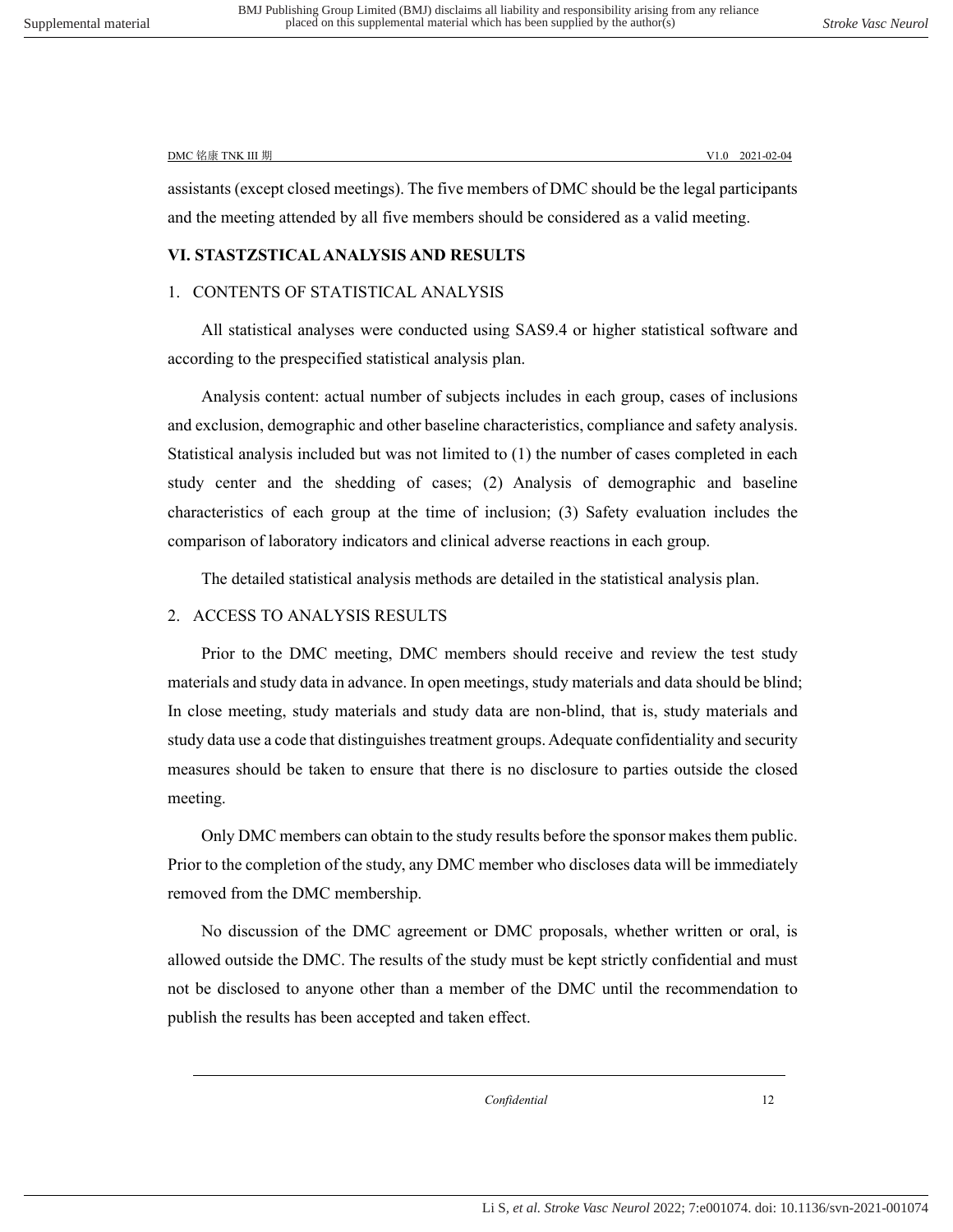After the DMC meeting, collect and distribute all paper DMC statistical analysis reports to DMC members, keep two copies and the remaining report were destroyed. One copy is kept by the DMC statistician and the other is kept by the DMC chairman in the secure file.

#### <span id="page-22-1"></span><span id="page-22-0"></span>**Ⅶ. EXCHANGE AND COMMUNICATION**

#### 1. DATA DELIVERY

#### (1) Kick-off meeting materials

Documentation related to the meeting (including protocol, investigator's brochure and analysis plan) should be delivered to DMC members by express or E-mail 7 working days before the start of the meeting, so that DMC members can have enough time for review. Materials will be transmitted with electronic encryption protection.

#### (2) Planned review/monitoring of meeting materials

7 working days before the meeting, the data department will periodically clean up, lock the accumulated data and send it to independent statisticians in SAS format by mail, so that independent statisticians have enough time for statistical analysis. Related analysis reports include but are not limited to.

The following: serious adverse events, adverse events, list of violations or deviations from the protocol, research progress reports, list of dropped subjects, and/or statistical analysis reports (divided into blind open meeting reports and unblinded closed meeting reports).

The blind report is sent to DMC members 7 working days before each meeting or when the DMC requests it, and the non-blind report is printed by an independent statistician and bring to the meeting site.

#### 2. MINUTES OF DMC MEETINGS

<span id="page-22-2"></span>A recording of the meeting may be made for the objectives of writing the minutes. Once the chairman approves the minutes, the recording should be destroyed. The sponsor or its designee should keep minutes of the open meeting. This part of the minutes should only record the proceedings of the open meeting. The draft of the meeting minutes will be sent to the participants for review and comments and forwarded to the DMC chairman and sponsor for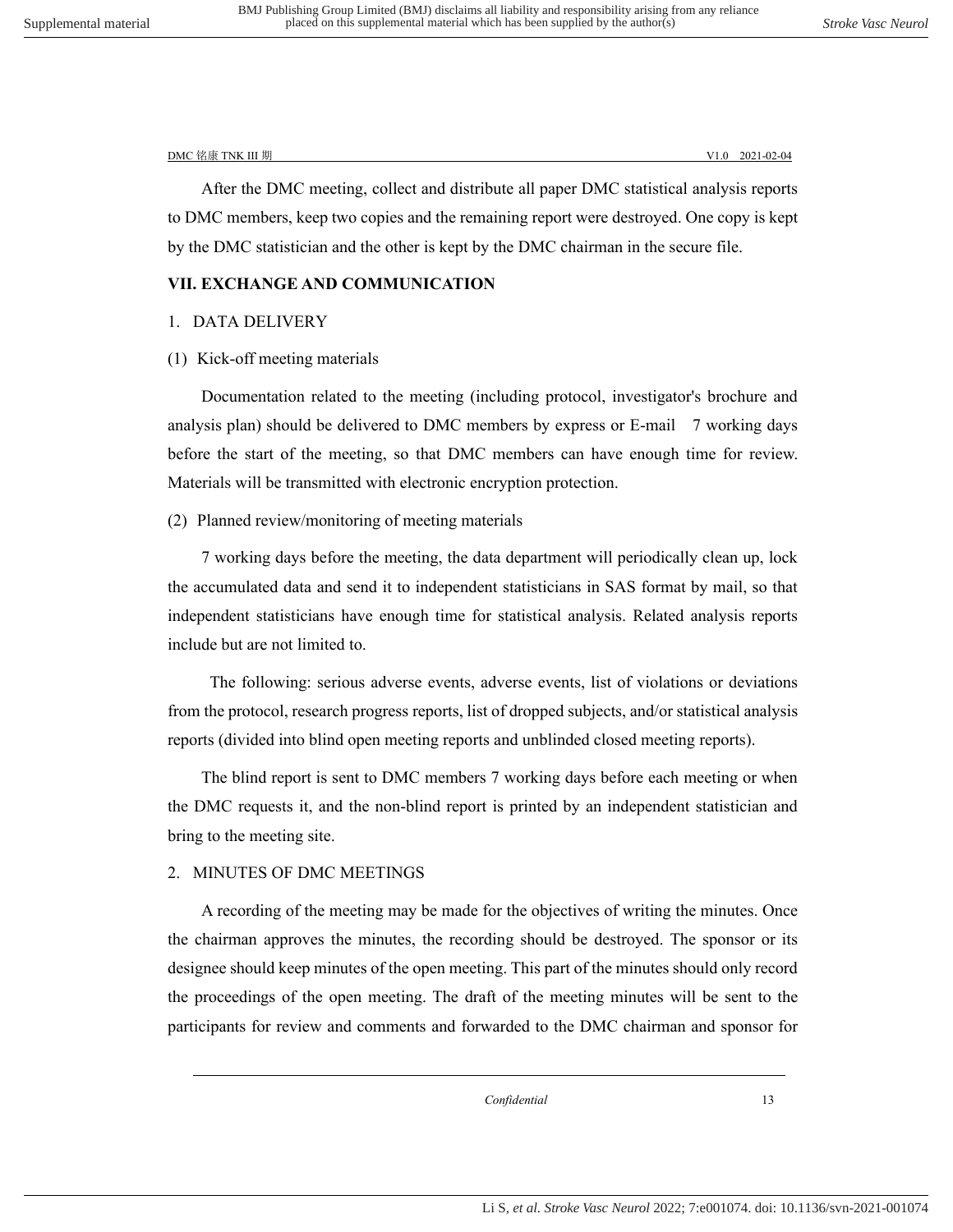review (within 7 working days) after the meeting.

Close meeting minutes record the proceedings of the closed meeting. The DMC administrative assistant is responsible for records. If discussion of non-blind data is involved in a close meeting, the meeting minutes, including non-blind information, will be marked "confidential" and send only to DMC members and statisticians. At the end of the study, the DMC administrative assistant sends a complete set of minutes of the open and closed meetings to the sponsor.

#### <span id="page-23-0"></span>3. DMC PROPOSAL

DMC proposal should be made in a written document signed by all DMC members, within 5 working days after the end of the meeting, a clear message to sponsors of decision management, and then by sponsors decision-making management to default (signature/stamp written document) to sponsors project team, not by the DMC directly to the project team. The content recommended by the DMC should strictly adhere to the preset framework and follow a process decided jointly with the sponsor to minimize the DMC's contact with the project team and to eliminate potential bias and impact on trial execution.

The DMC should present its suggestions to the sponsor in a very clear and accurate manner. The DMC proposal, which mainly includes safety and study execution considerations, will be conducted in accordance with the guidelines set out in this charter. The proposal may include a small amount of clear and unambiguous data for the sponsor to make a reasonable decision on the proposal. The DMC proposal must include the date of the meeting, the location of the meeting, the status of the analytical data, the DMC committee suggestions, and the signature and date of the DMC members. Suggestions include but are not limited to:

- $\triangleright$  Continue the trial without revision of the protocol (carry out according to the established study protocol);
- $\triangleright$  Continue the trial after the revision of the protocol (e.g. adjust the sample size, dose, etc.);
- $\triangleright$  Suspend enrollment until uncertainty issues (such as potentially serious safety issues) are resolved;
- $\triangleright$  Terminate the trial (e.g. based on observed effectiveness, ineffectiveness, or serious safety issues).